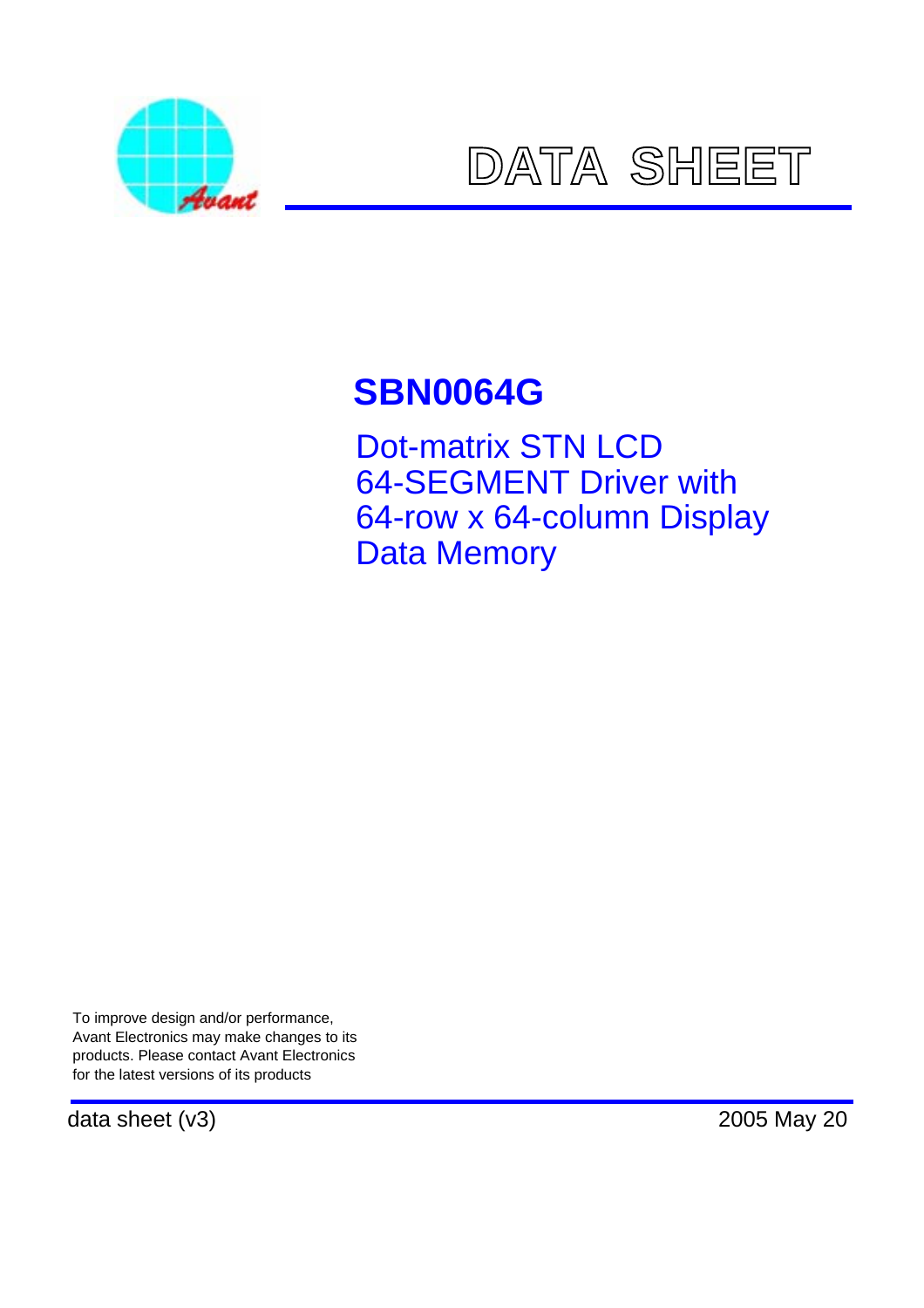#### **1 GENERAL**

## **1.1 Description**

The SBN0064G is a 64-SEGMENT driver with 64-row x64 column (4096-bit) on-chip Display Data Memory. It is designed to be paired with the SBN6400G 64-COMMON driver to drive a STN LCD panel.

The on-chip Display Data Memory is for storing display data. Dot-matrix mapping method is used. A "0" stored in the Display Data Memory bit corresponds to an OFF-pixel on the LCD panel; a "1" stored in the Display Data Memory bit corresponds to an ON-pixel on the LCD panel.

Display on the LCD panel is controlled by a host microcontroller. The interface between the host microcontroller and the SBN0064G is composed of 8-bit, bi-directional data bus (DB0~DB7) and control signals R/W, E, and C/D.

The SBN0064G does not have oscillator circuit. It depends on the SBN6400G to supply clocks (CLK1, CLK2) and display control signals (CL, M, FRM).

## **1.2 Features**

- 64-SEGMENT STN LCD driver.
- To be paired with the SBN6400G 64-COMMON Driver.
- On-chip Display Data Memory: 64-row x 64-column (totally 4096 bits).
- Dot-Matrix Mapping between the Display Data Memory bit and LCD pixel.
- External LCD bias.
- Display duty cycle:  $1/32 1/64$ .
- Normal mapping or Inverted mapping between SEGMENT outputs and Display Data Memory column outputs.
- Easy interface with a 8-bit host microcontroller.
- 8-bit parallel data bus; READ/WRITE, Enable, and Command/Data control bus.
- Programmable internal registers: Display ON/OFF, Display Start Line, Page Address, Column Address, and Status.
- Display Data WRITE and display data READ.
- Operating voltage range  $(V_{DD})$ : 2.7 ~ 5.5 volts.
- LCD bias voltage  $(V_{LCD}=V_{DD} V_5)$ : 13 volts (max).
- Negative power supply  $(V_{NEG}=V_{DD}\cdot V_{EE})$ : 16 volts (max).
- Operating temperature range: -20 to +75 °C.
- Storage temperature range: -55 to +125 °C.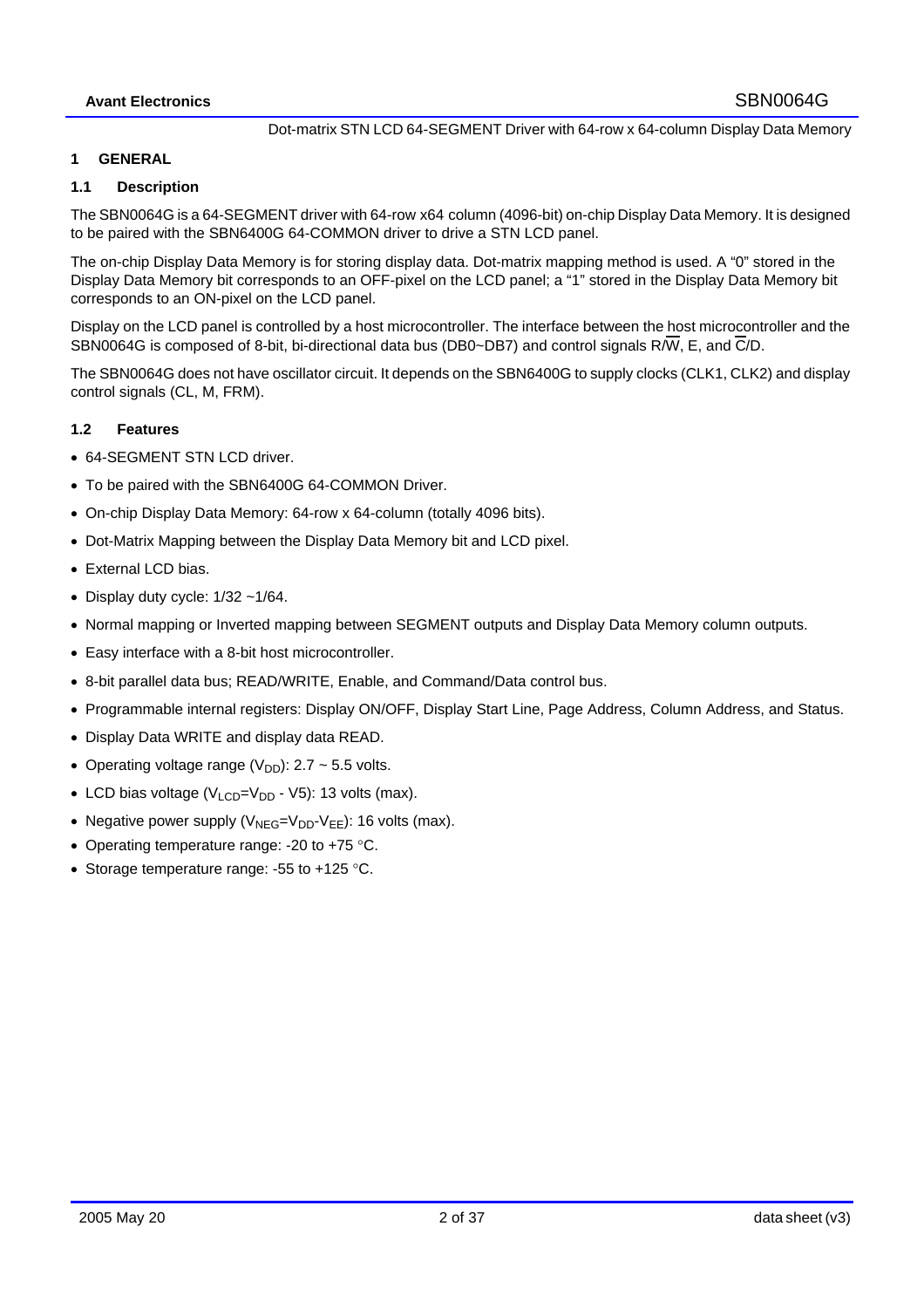# **1.3 Ordering information**

# **Table 1** Ordering information

| <b>PRODUCT TYPE</b> | <b>DESCRIPTION</b>       |
|---------------------|--------------------------|
| SBN0064G-LQFPG      | LQFP100 Pb-free package. |
| ISBN0064G-QFPG      | QFP100 Pb-free package.  |
| l SBN0064G-LQFP     | LQFP100 general package. |
| SBN0064G-OFP        | QFP100 general package.  |
| SBN0064G-D          | tested die.              |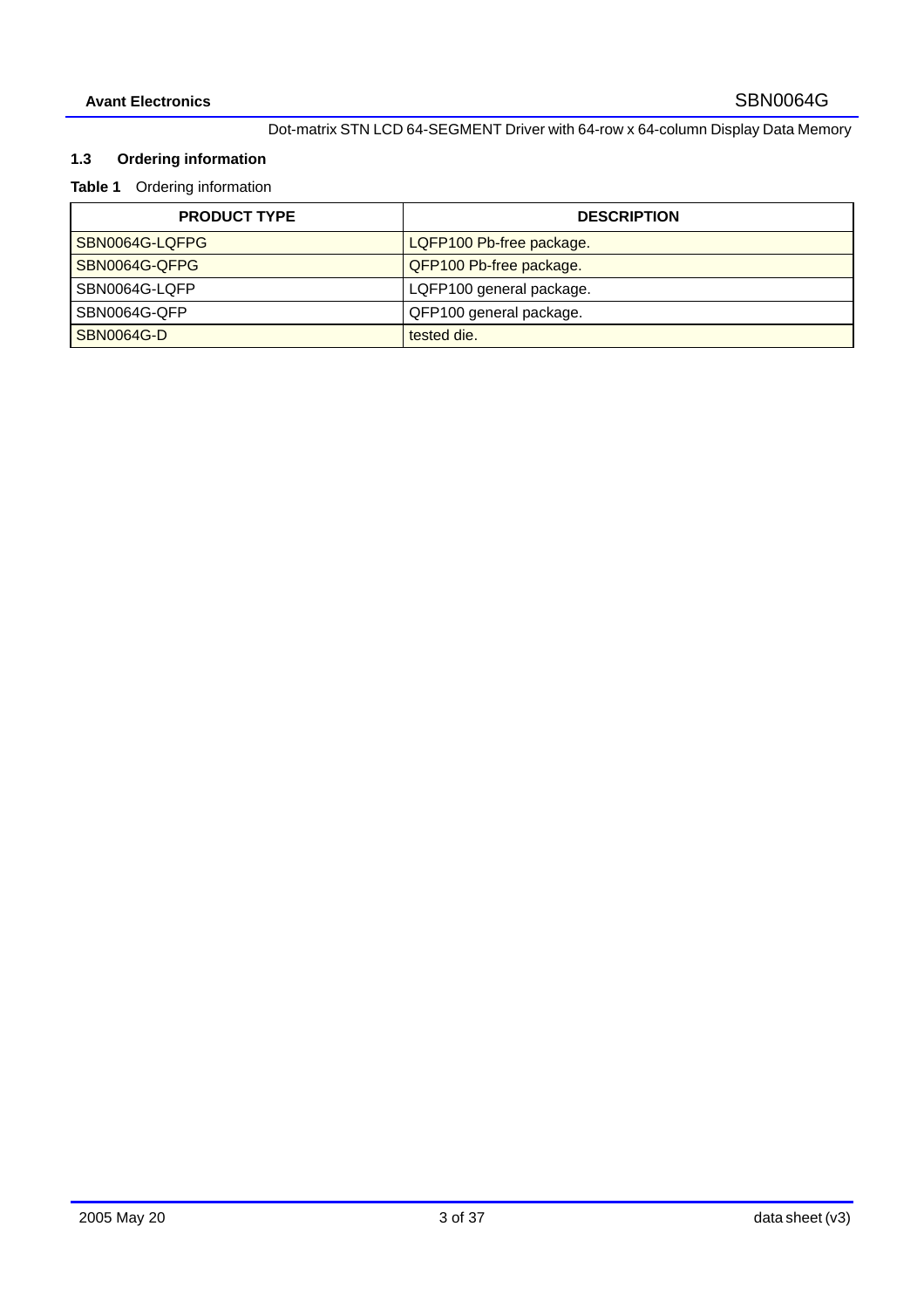## **2 FUNCTIONAL BLOCK DIAGRAM AND DESCRIPTION**

## **2.1 Functional block diagram**

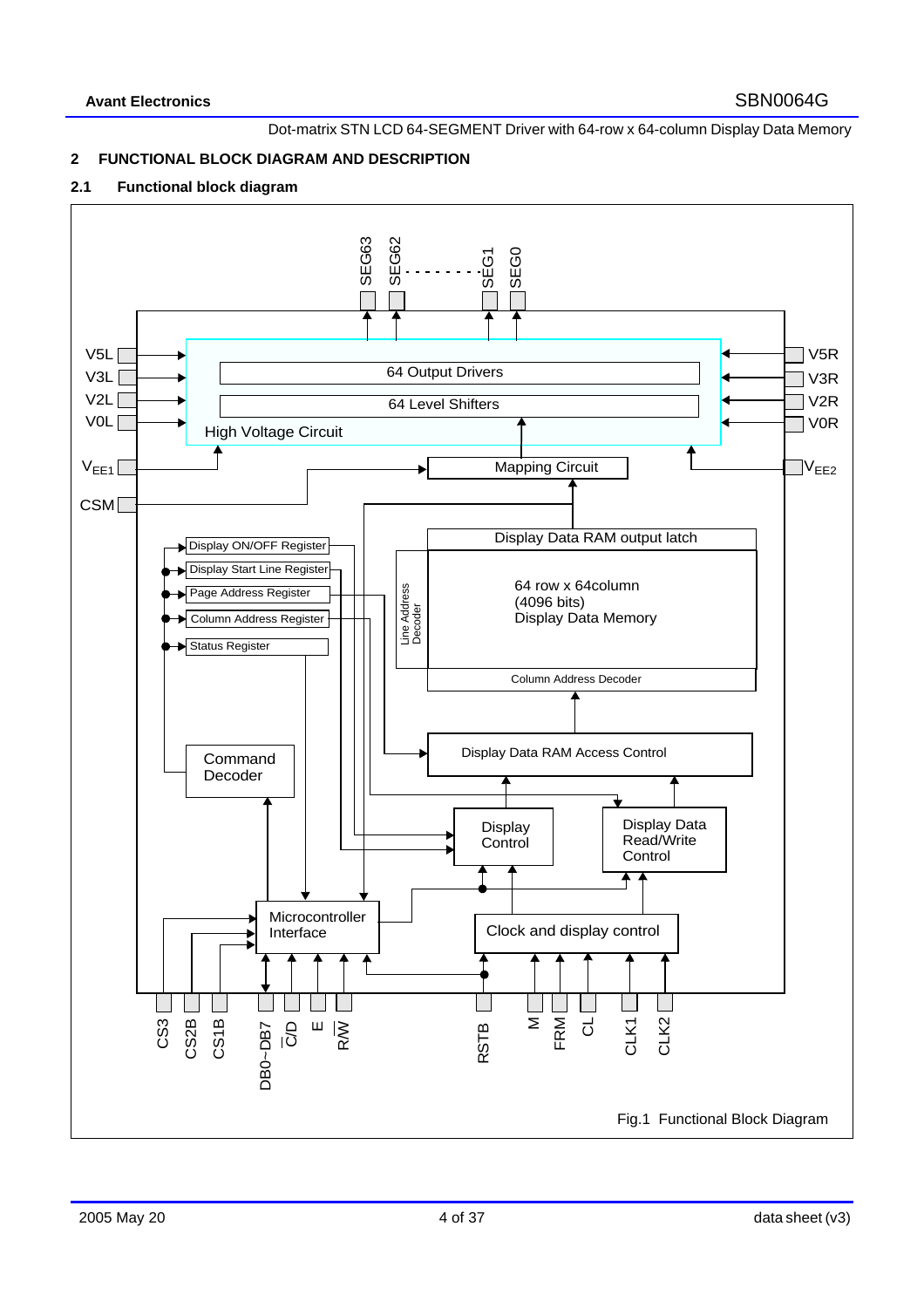#### **3 PIN(PAD) ASSIGNMENT, PAD COORDINATES, SIGNAL DESCRIPTION**

#### **3.1 The SBN0064G pinning diagram (LQFP100)**

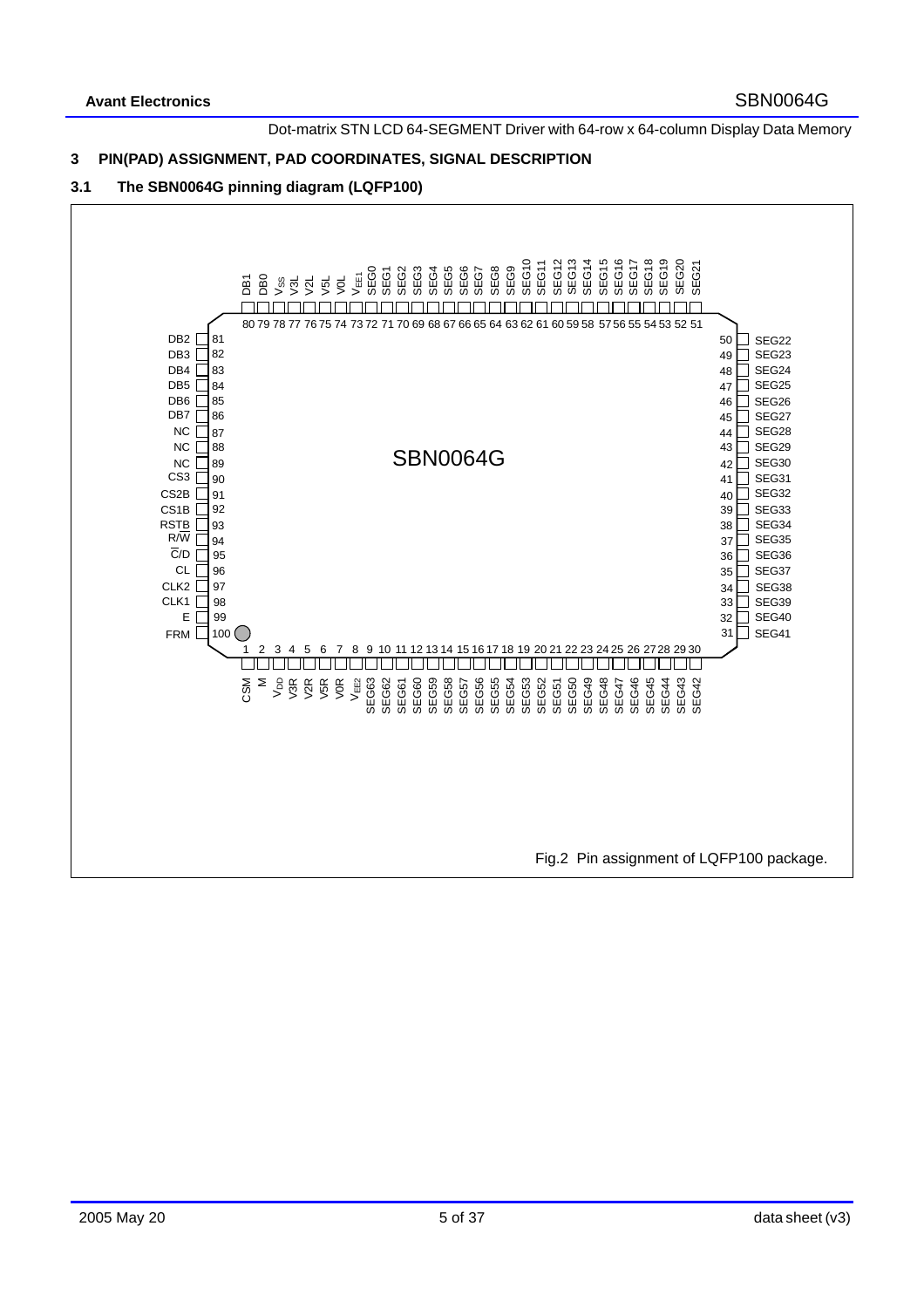

## **3.2 The SBN0064G pad placement**

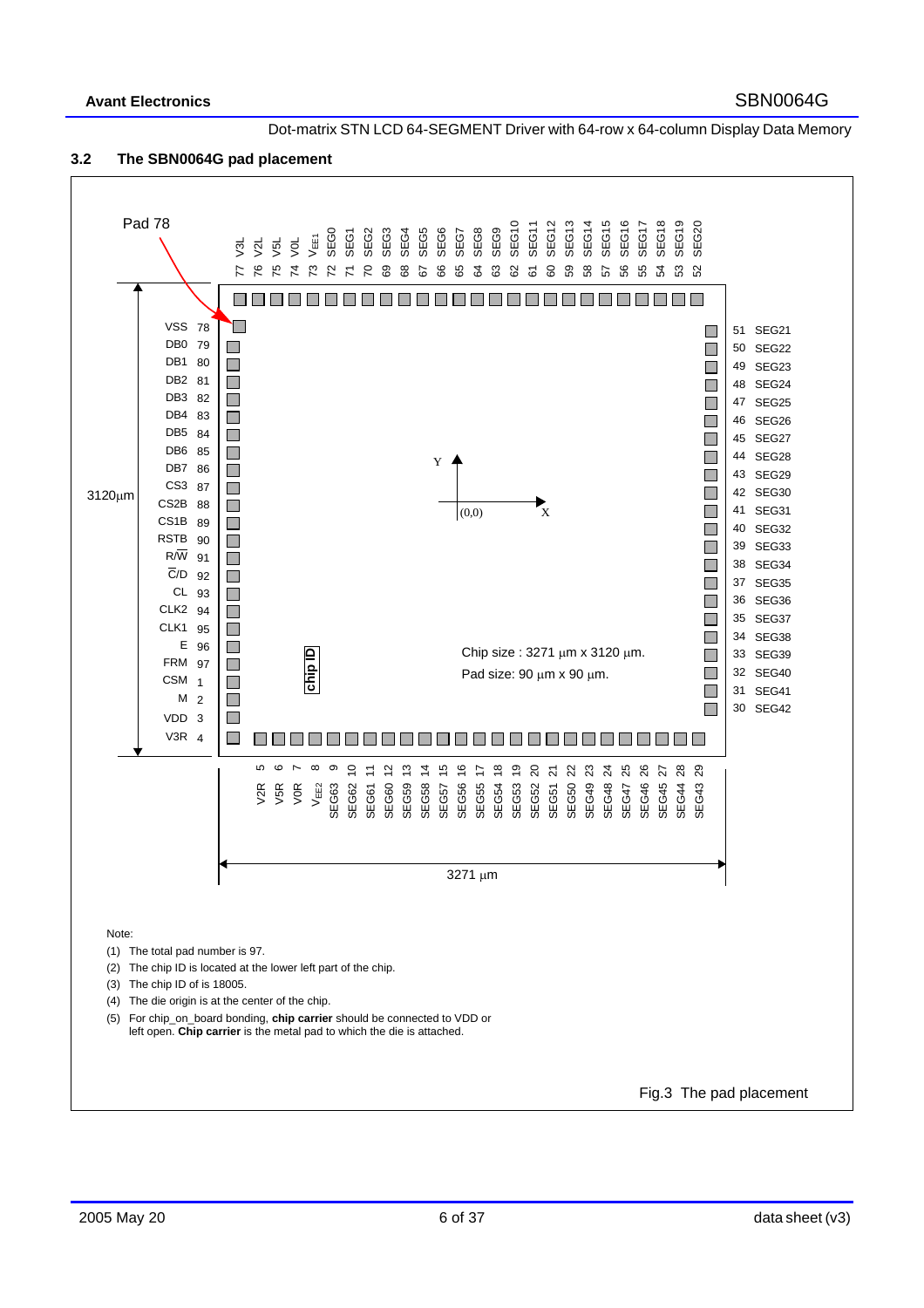## **3.3 Pad coordinates**

#### Table 2 The pad coordinates (unit:  $\mu$ m)

|                         | $\mu$ . The pad coordinated (drift: $\mu$ ) |         |         |                   |                           |        |        |                   |                           |         |
|-------------------------|---------------------------------------------|---------|---------|-------------------|---------------------------|--------|--------|-------------------|---------------------------|---------|
| <b>PAD</b><br>NO.       | <b>PAD</b><br><b>NAME</b>                   | X       | Y       | <b>PAD</b><br>NO. | <b>PAD</b><br><b>NAME</b> | X      | Y      | <b>PAD</b><br>NO. | <b>PAD</b><br><b>NAME</b> | X       |
|                         | <b>CSM</b>                                  | $-1506$ | $-1066$ | 35                | SEG37                     | 1512   | $-619$ | 69                | SEG <sub>3</sub>          | $-548$  |
|                         | M                                           | $-1506$ | $-1181$ | 36                | SEG36                     | 1512   | $-504$ | 70                | SEG <sub>2</sub>          | $-663$  |
| 3                       | <b>VDD</b>                                  | $-1512$ | $-1300$ | 37                | SEG35                     | 1512   | $-389$ | 71                | SEG1                      | $-778$  |
| $\overline{\mathbf{4}}$ | V <sub>3R</sub>                             | $-1512$ | $-1430$ | 38                | SEG34                     | 1512   | $-274$ | 72                | SEG <sub>0</sub>          | $-893$  |
| 5                       | V <sub>2</sub> R                            | $-1338$ | $-1434$ | 39                | SEG33                     | 1512   | $-159$ | 73                | VEE1                      | $-1008$ |
| 6                       | V5R                                         | $-1223$ | $-1434$ | 40                | <b>SEG32</b>              | 1512   | $-44$  | 74                | <b>VOL</b>                | $-1124$ |
| $\overline{7}$          | <b>VOR</b>                                  | $-1108$ | $-1434$ | 41                | SEG31                     | 1512   | 71     | 75                | V <sub>5</sub> L          | $-1239$ |
| $\bf 8$                 | VEE <sub>2</sub>                            | $-993$  | $-1434$ | 42                | <b>SEG30</b>              | 1512   | 186    | 76                | V2L                       | $-1355$ |
| 9                       | SEG63                                       | $-878$  | $-1434$ | 43                | SEG29                     | 1512   | 301    | 77                | V3L                       | $-1471$ |
| 10                      | <b>SEG62</b>                                | $-763$  | $-1434$ | 44                | SEG28                     | 1512   | 416    | 78                | <b>VSS</b>                | $-1471$ |
| 11                      | SEG61                                       | $-648$  | $-1434$ | 45                | SEG27                     | 1512   | 531    | 79                | DB <sub>0</sub>           | $-1506$ |
| 12                      | <b>SEG60</b>                                | $-533$  | $-1434$ | 46                | SEG <sub>26</sub>         | 1512   | 646    | 80                | DB <sub>1</sub>           | $-1506$ |
| 13                      | SEG59                                       | $-418$  | $-1434$ | 47                | SEG25                     | 1512   | 761    | 81                | DB <sub>2</sub>           | $-1506$ |
| 14                      | <b>SEG58</b>                                | $-303$  | $-1434$ | 48                | <b>SEG24</b>              | 1512   | 876    | 82                | DB <sub>3</sub>           | $-1506$ |
| 15                      | SEG57                                       | $-188$  | $-1434$ | 49                | SEG23                     | 1512   | 991    | 83                | DB4                       | $-1506$ |
| 16                      | <b>SEG56</b>                                | $-73$   | $-1434$ | 50                | <b>SEG22</b>              | 1512   | 1106   | 84                | DB <sub>5</sub>           | $-1506$ |
| 17                      | SEG55                                       | 42      | $-1434$ | 51                | SEG21                     | 1512   | 1221   | 85                | DB <sub>6</sub>           | $-1506$ |
| 18                      | <b>SEG54</b>                                | 157     | $-1434$ | 52                | <b>SEG20</b>              | 1407   | 1434   | 86                | DB <sub>7</sub>           | $-1506$ |
| 19                      | SEG53                                       | 272     | $-1434$ | 53                | SEG19                     | 1292   | 1434   | 87                | CS <sub>3</sub>           | $-1506$ |
| 20                      | <b>SEG52</b>                                | 387     | $-1434$ | 54                | SEG18                     | 1177   | 1434   | 88                | CS <sub>2</sub> B         | $-1506$ |
| 21                      | <b>SEG51</b>                                | 502     | $-1434$ | 55                | SEG17                     | 1062   | 1434   | 89                | CS <sub>1</sub> B         | $-1506$ |
| 22                      | <b>SEG50</b>                                | 617     | $-1434$ | 56                | <b>SEG16</b>              | 947    | 1434   | 90                | <b>RSTB</b>               | $-1506$ |
| 23                      | SEG49                                       | 732     | $-1434$ | 57                | SEG <sub>15</sub>         | 832    | 1434   | 91                | $R/\overline{W}$          | $-1506$ |
| 24                      | <b>SEG48</b>                                | 847     | $-1434$ | 58                | <b>SEG14</b>              | 716    | 1434   | 92                | C/D                       | $-1506$ |
| 25                      | SEG47                                       | 962     | $-1434$ | 59                | SEG <sub>13</sub>         | 602    | 1434   | 93                | <b>CL</b>                 | $-1506$ |
| 26                      | <b>SEG46</b>                                | 1077    | $-1434$ | 60                | <b>SEG12</b>              | 486    | 1434   | 94                | CLK <sub>2</sub>          | $-1506$ |
| 27                      | SEG45                                       | 1192    | -1434   | 61                | SEG11                     | 372    | 1434   | 95                | CLK <sub>1</sub>          | $-1506$ |
| 28                      | <b>SEG44</b>                                | 1307    | $-1434$ | 62                | <b>SEG10</b>              | 257    | 1434   | 96                | E                         | $-1506$ |
| 29                      | SEG43                                       | 1422    | $-1434$ | 63                | SEG9                      | 142    | 1434   | 97                | <b>FRM</b>                | $-1506$ |
| 30                      | <b>SEG42</b>                                | 1512    | $-1194$ | 64                | SEG8                      | 27     | 1434   |                   |                           |         |
| 31                      | SEG41                                       | 1512    | $-1079$ | 65                | SEG7                      | -88    | 1434   |                   |                           |         |
| 32                      | <b>SEG40</b>                                | 1512    | $-964$  | 66                | SEG <sub>6</sub>          | $-203$ | 1434   |                   |                           |         |
| 33                      | SEG39                                       | 1512    | -849    | 67                | SEG <sub>5</sub>          | $-318$ | 1434   |                   |                           |         |
| 34                      | SEG38                                       | 1512    | $-734$  | 68                | SEG4                      | $-433$ | 1434   |                   |                           |         |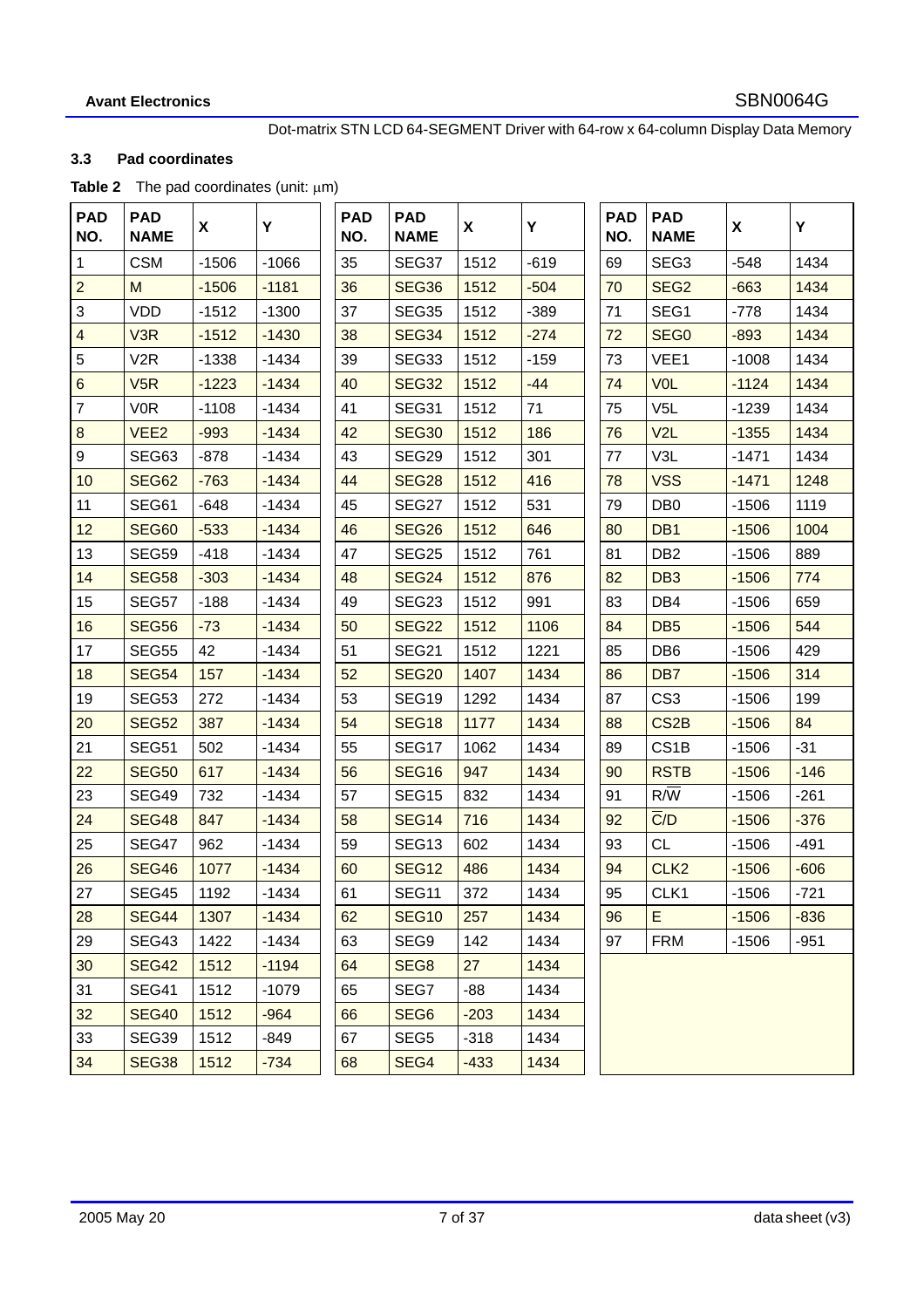# **3.4 Signal description**

**Table 3** Pad signal description

To avoid a latch-up effect at power-on:  $V_{SS} - 0.5$  V < voltage at any pin at any time <  $V_{DD}$  + 0.5 V.

| Pad<br>number | <b>SYMBOL</b>         | <b>VO</b> | <b>DESCRIPTION</b>                                                                                                                                                                                                                                                                                                                      |  |  |  |  |  |
|---------------|-----------------------|-----------|-----------------------------------------------------------------------------------------------------------------------------------------------------------------------------------------------------------------------------------------------------------------------------------------------------------------------------------------|--|--|--|--|--|
|               |                       |           | Column/Segment Mapping.                                                                                                                                                                                                                                                                                                                 |  |  |  |  |  |
|               |                       |           | This signal controls the mapping relation between the column output of the Display<br>Data Memory and the SBN0064G's segment output.                                                                                                                                                                                                    |  |  |  |  |  |
| 1             | <b>CSM</b>            |           | If CMS=1, the mapping is called Normal Mapping. The mapping relation is that<br>Columns 0, 1, 2,,62,63 of the Display Data Memory are mapped to Segments 0,<br>1, 2,, 62, 63 of segment driver outputs.                                                                                                                                 |  |  |  |  |  |
|               |                       |           | If CMS=0, the mapping is called <i>Inverted Mapping</i> . The mapping relation is that<br>Columns 0, 1, 2,,62,63 of the Display Data Memory are mapped to Segments 63,<br>62, 61,, 2, 1, 0 of segment driver outputs.                                                                                                                   |  |  |  |  |  |
|               |                       |           | AC frame input.                                                                                                                                                                                                                                                                                                                         |  |  |  |  |  |
| 2             | M                     | Input     | The AC frame signal is the AC signal for generating alternating bias voltage of<br>reverse polarities for LCD cells.                                                                                                                                                                                                                    |  |  |  |  |  |
|               |                       |           | This signal is supplied by the SBN6400G.                                                                                                                                                                                                                                                                                                |  |  |  |  |  |
| 3             | <b>V<sub>DD</sub></b> | Input     | Power supply for logic part of the chip.                                                                                                                                                                                                                                                                                                |  |  |  |  |  |
|               |                       |           | The $V_{DD}$ should be in the range from 2.7 volts to 5.5 volts.                                                                                                                                                                                                                                                                        |  |  |  |  |  |
|               |                       |           | External LCD Bias voltage.                                                                                                                                                                                                                                                                                                              |  |  |  |  |  |
| 4, 5, 6, 7    | V3R, V2R,<br>V5R, V0R | Input     | Note that V0R, V2R, V3R, and V5R must be connected to external bias voltages<br>$V_{DD}$ , V2, V3, and V5, respectively, and the condition $V_{DD} \geq V1 \geq V2 \geq V3 \geq V4 \geq V5$ must<br>always be met.                                                                                                                      |  |  |  |  |  |
|               |                       |           | In addition, $V_{LCD} (V_{DD} - V5)$ should not exceed 13 volts.                                                                                                                                                                                                                                                                        |  |  |  |  |  |
|               |                       |           | Negative power supply for LCD bias.                                                                                                                                                                                                                                                                                                     |  |  |  |  |  |
| 8             | V <sub>EE2</sub>      | Input     | This pad should be connected to the $V_{EE}$ of the external bias circuit.                                                                                                                                                                                                                                                              |  |  |  |  |  |
|               |                       |           | SEGNENT driver outputs.                                                                                                                                                                                                                                                                                                                 |  |  |  |  |  |
|               |                       |           | The output voltage level of SEGMENT outputs are decided by the combination of<br>the alternating frame signal (M) and display data. Depending on the value of the AC<br>frame signal and the display data, a single voltage level is selected from V0, V2,<br>V3, or V5 for SEGMENT driver, as shown in Fig. 4.                         |  |  |  |  |  |
| $9 - 72$      | SEG63~0               | Output    | M<br>0<br>0<br>1<br>0<br>1                                                                                                                                                                                                                                                                                                              |  |  |  |  |  |
|               |                       |           | Display<br>0<br>0<br>1<br>1<br>0<br>0<br>Data bit                                                                                                                                                                                                                                                                                       |  |  |  |  |  |
|               |                       |           | SEG output $\begin{array}{ccc} \vert & \sqrt{2} & \sqrt{5} \\ \vert & \vert & \vert & \sqrt{2} \end{array}$ $\rightarrow \begin{array}{ccc} \vert & \sqrt{3} & \sqrt{0} \\ \vert & \vert & \vert & \vert \end{array}$ $\rightarrow \begin{array}{ccc} \vert & \sqrt{2} & \vert & \sqrt{3} \\ \vert & \vert & \vert & \vert \end{array}$ |  |  |  |  |  |
|               |                       |           | Fig.4 SEGMENT driver output voltage level                                                                                                                                                                                                                                                                                               |  |  |  |  |  |
|               |                       |           | Negative power supply for LCD bias.                                                                                                                                                                                                                                                                                                     |  |  |  |  |  |
| 73            | V <sub>EF1</sub>      | Input     | This pad should be connected to the $V_{EE}$ of the external bias circuit.                                                                                                                                                                                                                                                              |  |  |  |  |  |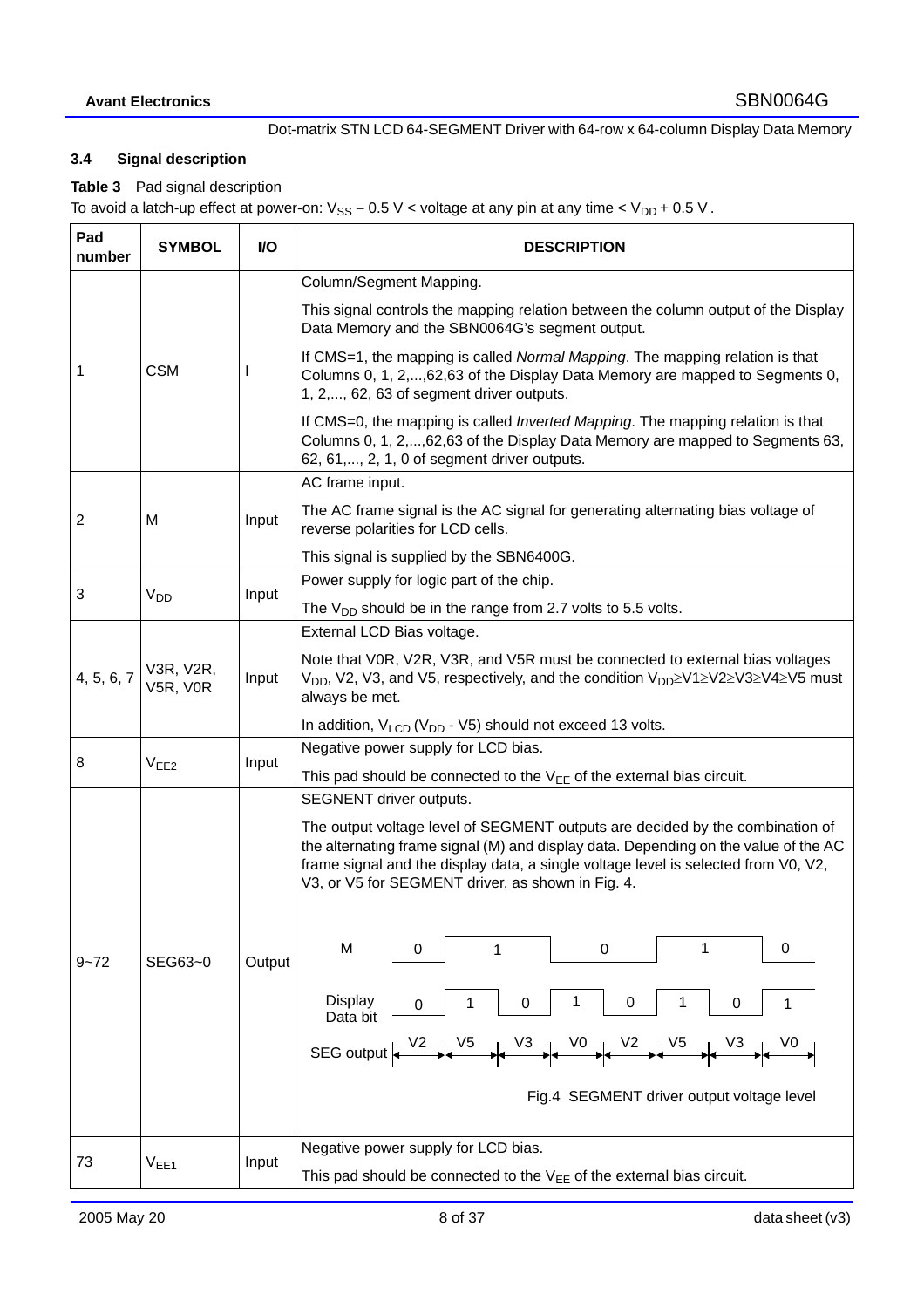| Pad<br>number                                             | <b>SYMBOL</b>             | <b>VO</b> | <b>DESCRIPTION</b>                                                                                                                                                                                                                                                                        |  |  |  |  |
|-----------------------------------------------------------|---------------------------|-----------|-------------------------------------------------------------------------------------------------------------------------------------------------------------------------------------------------------------------------------------------------------------------------------------------|--|--|--|--|
|                                                           |                           |           | External LCD Bias voltage.                                                                                                                                                                                                                                                                |  |  |  |  |
| 74, 75,<br>76, 77                                         | V3L, V2L,<br>V5L, V0L     | Input     | Note that V0L, V2L, V3L, and V5L must be connected to external bias voltages<br>V <sub>DD</sub> , V2, V3, and V5, respectively, and the condition VDD≥V1≥V2≥V3≥V4≥V5 must<br>always be met.                                                                                               |  |  |  |  |
|                                                           |                           |           | In addition, $V_{LCD} (V_{DD} - V5)$ should not exceed 13 volts.                                                                                                                                                                                                                          |  |  |  |  |
| 78                                                        | $V_{SS}$                  |           | Ground.                                                                                                                                                                                                                                                                                   |  |  |  |  |
|                                                           |                           |           | Bi-direction, tri-state 8-bit parallel data bus for interface with a host microcontroller.                                                                                                                                                                                                |  |  |  |  |
| 79~86                                                     | DB0~DB7                   | I/O       | This data bus is for data transfer between the host microcontroller and the<br>SBN0064G.                                                                                                                                                                                                  |  |  |  |  |
|                                                           |                           |           | <b>Chip Selection</b>                                                                                                                                                                                                                                                                     |  |  |  |  |
| 87, 88,<br>CS3, CS2B,<br>Input<br>CS <sub>1</sub> B<br>89 |                           |           | To enable selecting the SBN0064G as a peripheral device of the microcontroller,<br>the condition CS3=1, CS2B=0, and CS1B=0 must be met.                                                                                                                                                   |  |  |  |  |
|                                                           |                           |           | Hardware reset input.                                                                                                                                                                                                                                                                     |  |  |  |  |
| <b>RSTB</b><br>90                                         |                           | Input     | A LOW pulse added to this input resets the internal circuit of the SBN0064G. The<br>duration of the low pulse must be longer than 1 $\mu$ S.                                                                                                                                              |  |  |  |  |
|                                                           |                           |           | Read/Write (R/W) control signal from the host microcontroller.                                                                                                                                                                                                                            |  |  |  |  |
| 91                                                        | $R/\overline{W}$          | Input     | This pin should be connected to the $R/\overline{W}$ output of the host microcontroller. A HIGH<br>level on this pin indicates that the microcontroller intends to do a READ operation.<br>A LOW level on this pin indicates that the microcontroller intends to do a WRITE<br>operation. |  |  |  |  |
|                                                           |                           |           | COMMAND/DATA selection from the host microcontroller.                                                                                                                                                                                                                                     |  |  |  |  |
| 92                                                        | $\overline{C}/D$<br>Input |           | When C/D=0, the data on the 8-bit data bus (DB0~DB7) are either code data to be<br>written to an internal register, or status from the internal Status Register.                                                                                                                          |  |  |  |  |
|                                                           |                           |           | When $\overline{C}/D=1$ , the data on the 8-bit data bus (DB0~DB7) are data to be written to or<br>read from the Display Data Memory.                                                                                                                                                     |  |  |  |  |
| 93                                                        | <b>CL</b>                 | Input     | COMMON scan clock supplied by the SBN6400G.                                                                                                                                                                                                                                               |  |  |  |  |
|                                                           |                           |           | The time duration of a COMMON output is equal to one clock period of CL.                                                                                                                                                                                                                  |  |  |  |  |
|                                                           |                           |           | Two-phase clocks for the control logic.                                                                                                                                                                                                                                                   |  |  |  |  |
| 94, 95                                                    | CLK1, CLK2                | Inputs    | These two clocks are generated by the timing circuit of the SBN6400G COMMON<br>Driver.                                                                                                                                                                                                    |  |  |  |  |
| 96                                                        | E                         | Input     | Enable signal (E) from the host microcontroller.                                                                                                                                                                                                                                          |  |  |  |  |
| 97                                                        | <b>FRM</b>                | Input     | Frame signal from the SBN6400G, indicating the start of a new frame.                                                                                                                                                                                                                      |  |  |  |  |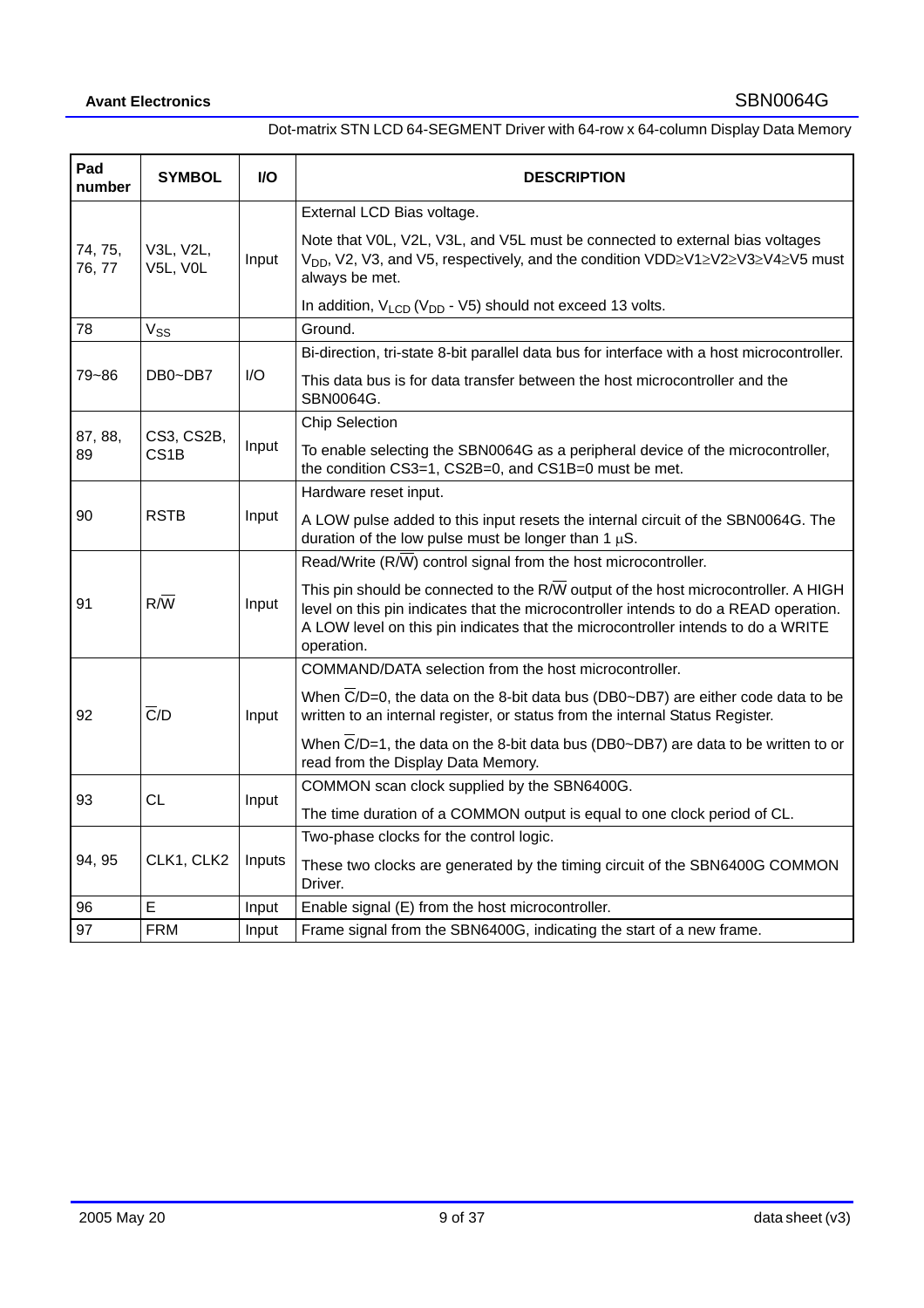## **4 A SBN6400G AND SBN0064G-BASED DISPLAY SYSTEM**

A SBN6400G and SBN0064G-based display system is shown in Fig. 5.

The SBN6400G contains timing generation circuit and 64 COMMON drivers. The timing generation circuit generates operating clocks and display control signals (frame signal FRM , COMMON scan signal CL, and AC frame signal M), for itself and the SBN0064G.

The SBN0064G contains 64 SEGMENT drivers, Display Data Memory, and interface circuit with a host microcontroller.

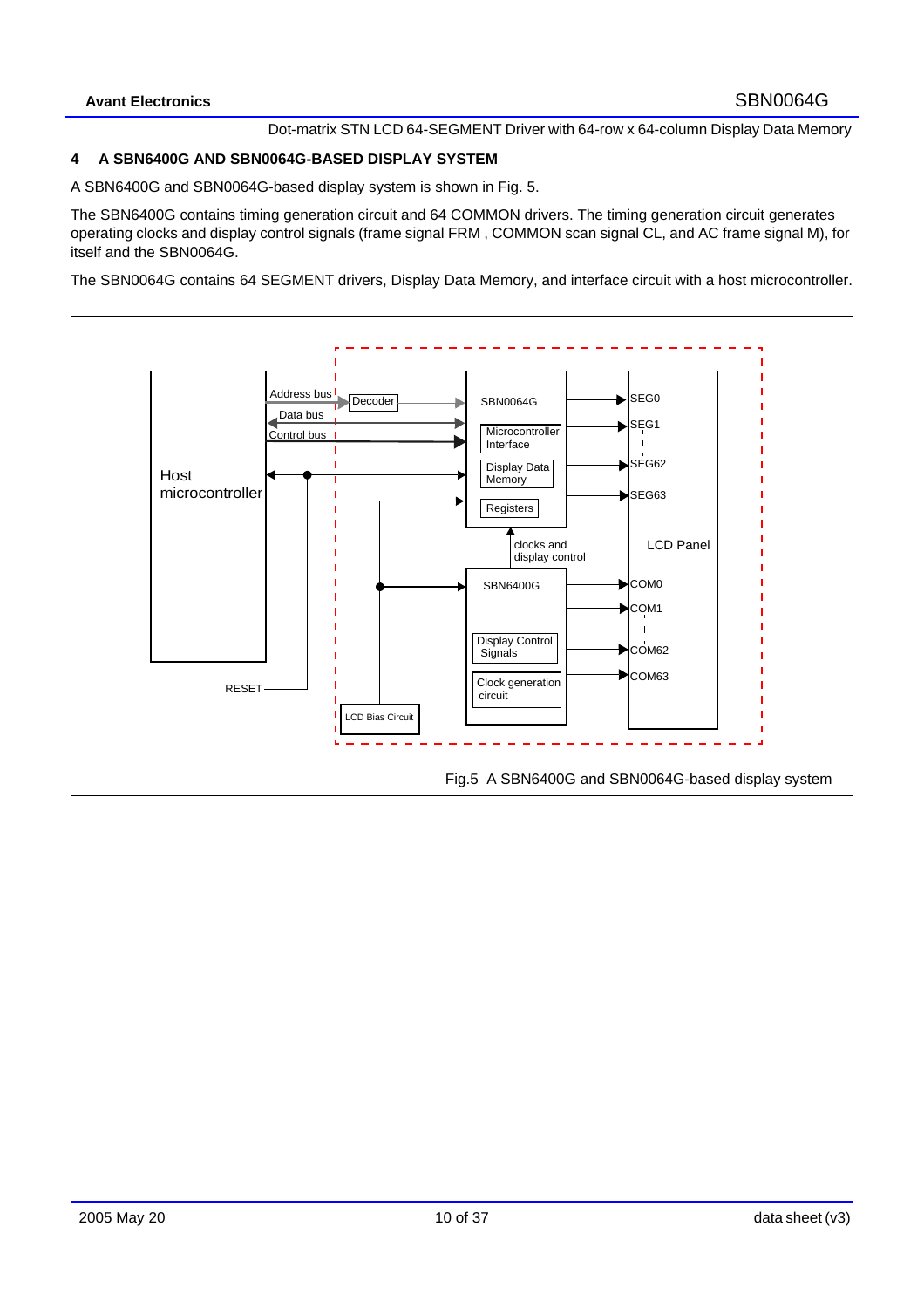## **5 INTERFACE WITH A HOST MICROCONTROLLER**

#### **5.1 Interface signals and operation**

The interface signals between the host microcontroller and the SBN0064G are data bus and control bus. The data bus is an 8-bit (DB0~DB7) bi-directional bus. The control bus is composed of the following signals:  $\overline{C}/D$ , E, and R $\overline{W}$ .

By means of data bus and control bus, the host microcontroller can write data to or read data from the Display Data Memory, can program the internal registers, and can read status of the SBN0064G. It is the host microcontroller's responsibility to put proper data and timing on the data bus and control bus to ensure correct data transfer.

Fig. 6 gives an example for interface with an 8-bit microcontroller:



Fig. 7 gives an example for interface with a 68-family microcontroller

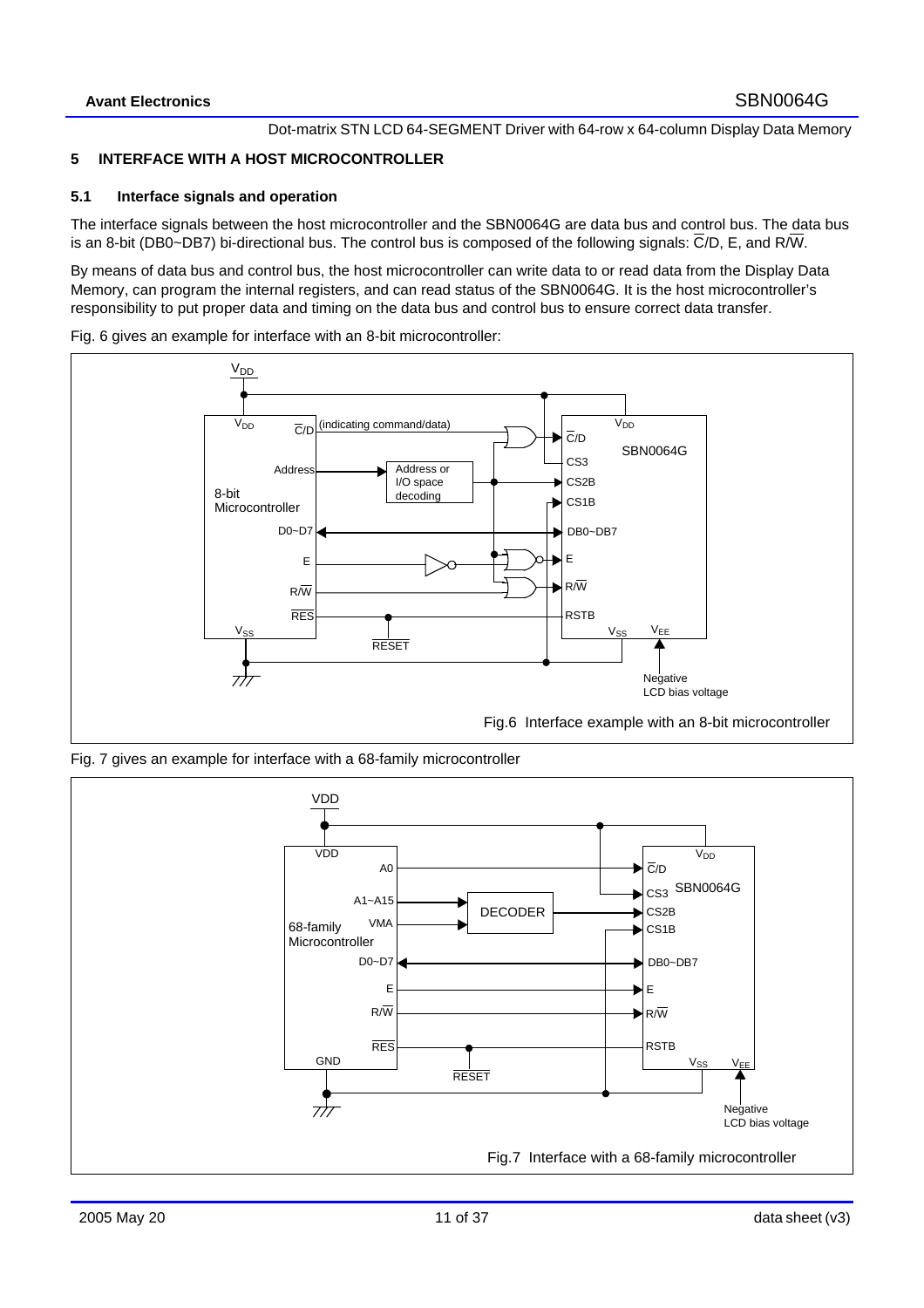Table 4 lists the setting for control bus and the types of data transfer.

| C/D      | R/W | <b>Types of data transfer</b>                                        |
|----------|-----|----------------------------------------------------------------------|
|          |     | The host microcontroller reads data from the Display Data<br>Memory. |
|          | 0   | The host microcontroller writes data to the Display Data<br>Memory   |
| $\Omega$ |     | The host microcontroller reads the Status Register.                  |
| ი        | 0   | The host microcontroller programs an internal register.              |

# **5.2 Interface Timing (Writing to or reading from the SBN0064G)**

Please refer to Fig. 16 and Fig. 17 for interface timing diagram and Table 25 and Table 26 for AC characteristics of interface timing.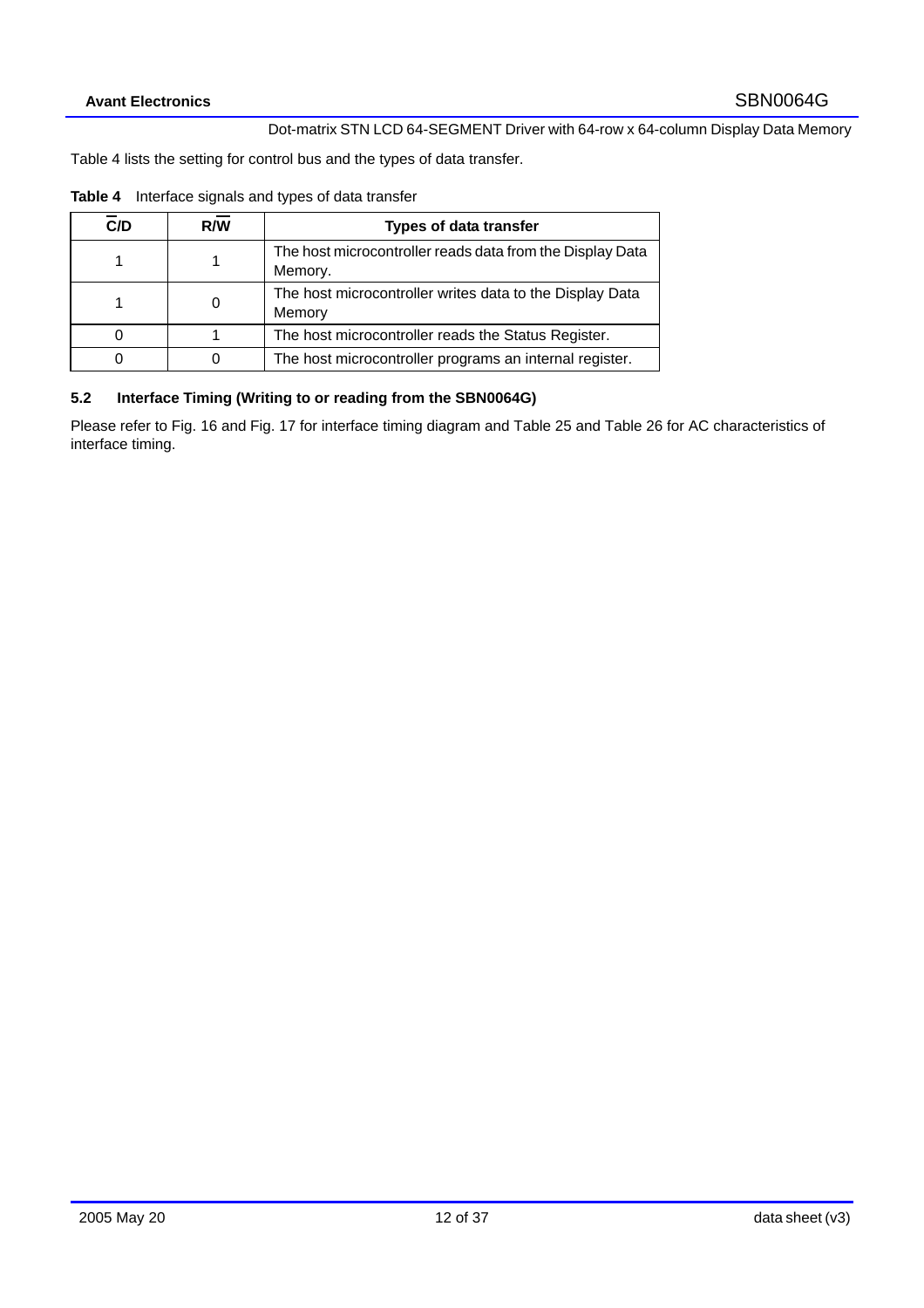# **6 DISPLAY DATA MEMORY AND LCD DISPLAY**

The Display Data Memory is a static memory bit(cell) array of 64-row x 64-column. So, the total bit number is 64 x 64 = 4096 bits (512 bytes). Each bit of the memory is mapped to a single pixel (dot) on the LCD panel. A "1" stored in the Display Data Memory bit corresponds to an ON pixel (black dot in normal display). A "0" stored in the Display Data Memory bit corresponds to an OFF pixel (background dot in normal display).

Column outputs (Column 0~63) of the Display Data Memory is mapped to SEG 0~63 outputs of the SBN0064G. The mapping can be Normal Mapping or Inverse Mapping. Normal Mapping means that Column 0 is mapped to SEG0, Column 1 to SEG1, Column 2 to SEG2, and so on. Inverse Mapping means that Column 0 is mapped to SEG 63, Column 1 to SEG 62, Column 2 to SEG 61, and so on. The mapping relation is decided by the CSM input (Column/Segment Mapping). CSM=1 selects Normal Mapping and CSM=0 selects Inverse Mapping.

Any row (64 bits) of the Display Data Memory can be selected to map to the first row (COM0) of the LCD panel. This is decided by the Display Start Line Register. The Display Start Line Register points at a row of the Display Data Memory, which will be mapped to COM0 of LCD Display.

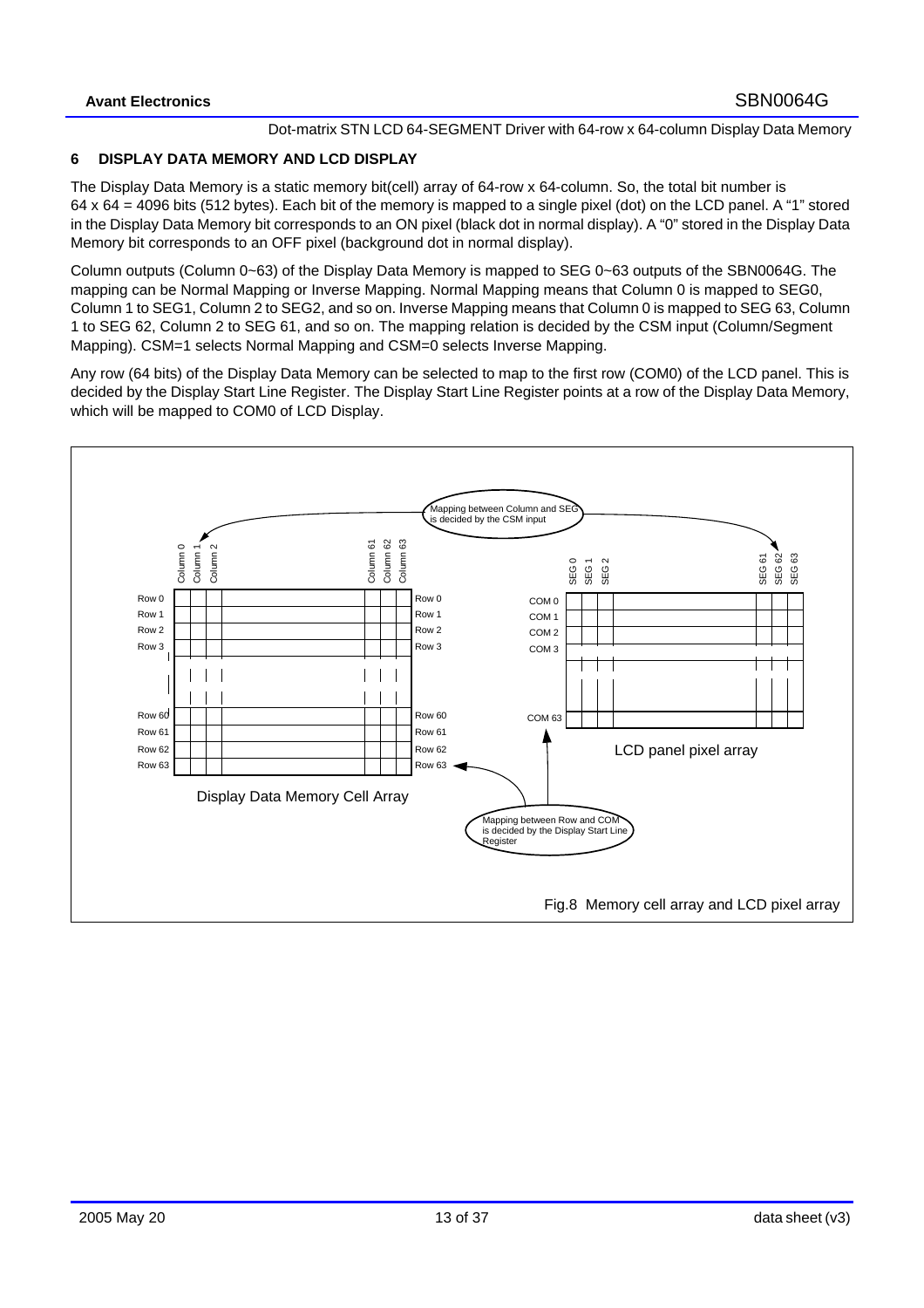#### **7 REGISTERS**

## **7.1 Registers and their states after hardware RESET**

The SBN0064G has 5 registers. Four of them must be programmed by the host microcontroller after hardware reset. The Status Register can be read by the host microcontroller to check the current status of the SBN0064G.

The registers and their states after RESET is given in Table 5.

**Table 5** Registers and their states after RESET

| <b>Register Name</b>        | <b>Description</b>                                                                                                                                                            |            |  |  |  |
|-----------------------------|-------------------------------------------------------------------------------------------------------------------------------------------------------------------------------|------------|--|--|--|
| Display ON/OFF Register     | The Display ON/OFF Register is a 1-bit register. After RESET,<br>its value is LOW and, therefore, the LCD display is turned OFF.                                              | 0          |  |  |  |
| Display Start Line Register | The Display Start Line Register is a 6-bit register. After RESET,<br>its value is 00 0000 and, therefore, Row 0 of the Display Data<br>Memory is mapped to COM0 of LCD panel. | 00 0000    |  |  |  |
| Page Address Register       | The Page Address Register is a 3-bit register. It point to a page<br>of the Display Data Memory.                                                                              | <b>XXX</b> |  |  |  |
| Column Address Register     | The Column Address Register is a 6-bit register.                                                                                                                              | XX XXXX    |  |  |  |
| <b>Status Register</b>      | The Status Register shows the current state of the SBN0064G.<br>It is a 3-bit register, with each bit showing the status of a<br>programmed function.                         | 0010 0000  |  |  |  |

## **7.2 Display ON/OFF and the Display ON/OFF Register**

The Display ON/OFF Register is a 1-bit Register. When this bit is programmed to HIGH, the display is turned ON. When this bit is programmed to LOW, the display is turned OFF and SEG0  $\sim$  SEG63 outputs are set to  $V_{DD}$ .

To program this register, the setting of control bus is given in Table 6 and the setting of the data bus is given in Table 7.

**Table 6** Setting of the control bus for programming the Display ON/OFF Register

| $\sim$<br>C/D | $R/\overline{W}$ |
|---------------|------------------|
|               |                  |

**Table 7** Setting of the data bus for programming the Display ON/OFF Register

| D7(MSB) | D <sub>6</sub> | --<br>בו<br>ບ∪ | D4 | n o<br>ບ∪ | n.<br>◡▵ | $\mathbf{a}$<br>◡ | D0(LSB)        |
|---------|----------------|----------------|----|-----------|----------|-------------------|----------------|
|         |                |                |    |           |          |                   | D <sub>0</sub> |

When D0=1, the code is 3F(Hex) and the display is turned ON. When D0=0, the code is 3E(Hex) and the display is turned OFF.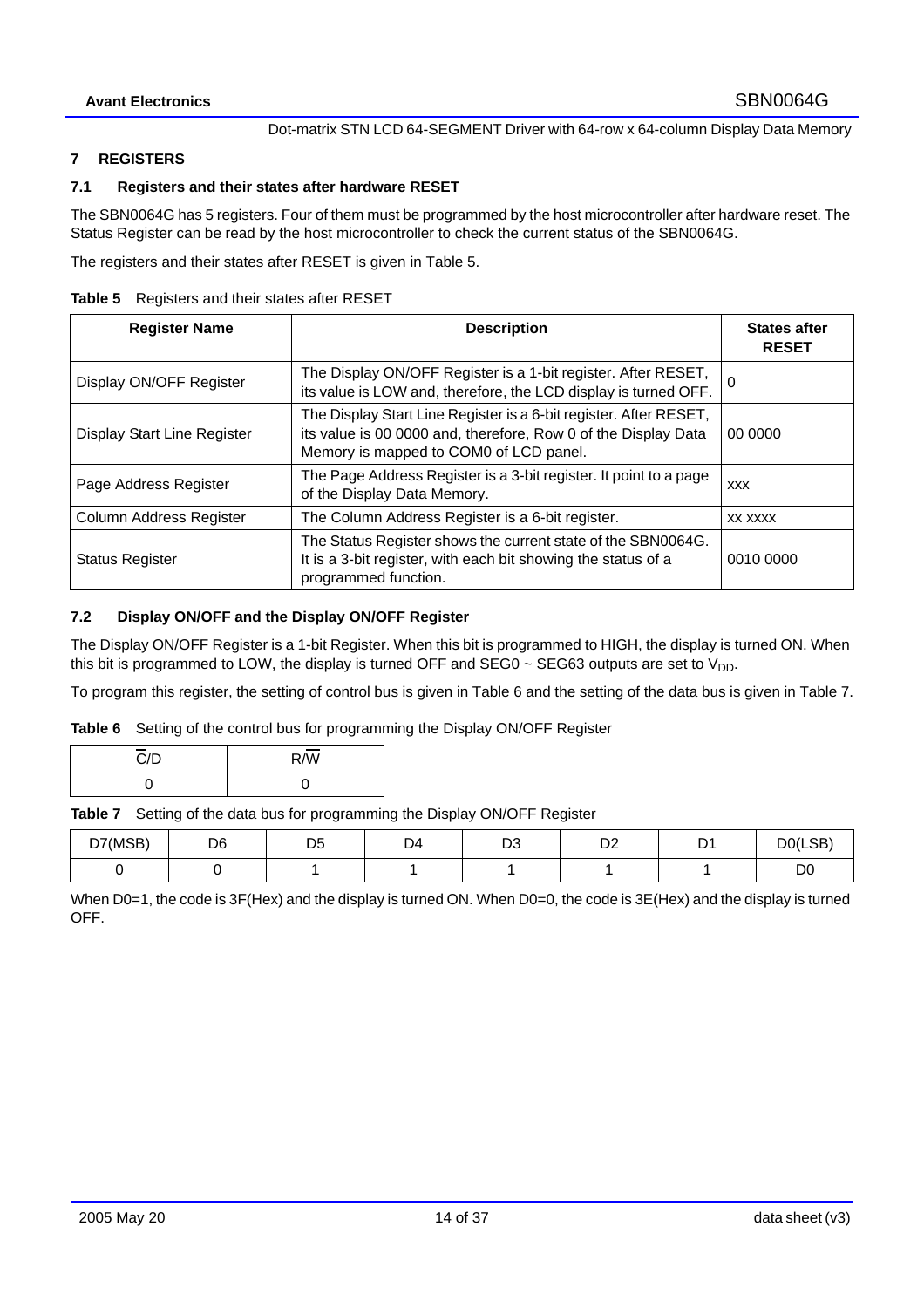## **7.3 Display Start Line and the Display Start Line Register**

The Display Start Line Register is a 6-bit register. It points at the first row of a block of the Display Data Memory, which will be mapped to COM0. The length of the block of the memory is decided by the display duty, which is decided by the SBN6400G. For example, if the Display Start Line Register is programmed with 00010 (decimal 2) and display duty is 1/64, then Row2 of the Display Data Memory will be mapped to COM0 of LCD panel, Row3 to COM1, Row4 to COM2, .....Row62 to COM60, Row63 to COM61, ....Row0 to COM62, and finally Row1 to COM63, as illustrated in Fig. 9.



To program this register, the setting of the control bus is given in Table 8 and the setting of the data bus is given in Table 9.

| Table 8 The setting of the control bus for programming the Display Start Line Register |  |  |
|----------------------------------------------------------------------------------------|--|--|
|                                                                                        |  |  |

| $\overline{C}/D$ | $R/\overline{W}$ |
|------------------|------------------|
|                  |                  |

**Table 9** The setting of the data bus for programming the Display Start Line Register

| D7(MSB) | D <sub>6</sub> | nб<br>◡  | D4      | n o<br>ບ∪             | D <sub>0</sub><br>◡▵  | n.<br>◡      | D <sub>0</sub> (LSB) |
|---------|----------------|----------|---------|-----------------------|-----------------------|--------------|----------------------|
|         |                | ハ ト<br>∼ | ΔΔ<br>. | $\wedge$ $\sim$<br>nυ | $\Lambda$ $\sim$<br>∼ | Δ.<br>$\sim$ | A0                   |

A5 ~ A0 are Display Start Line address bits and can be programmed with a value in the range from 0 to 63. Therefore, the code can be from 1100 0000 (C0 Hex) to 1111 1111 (FF Hex).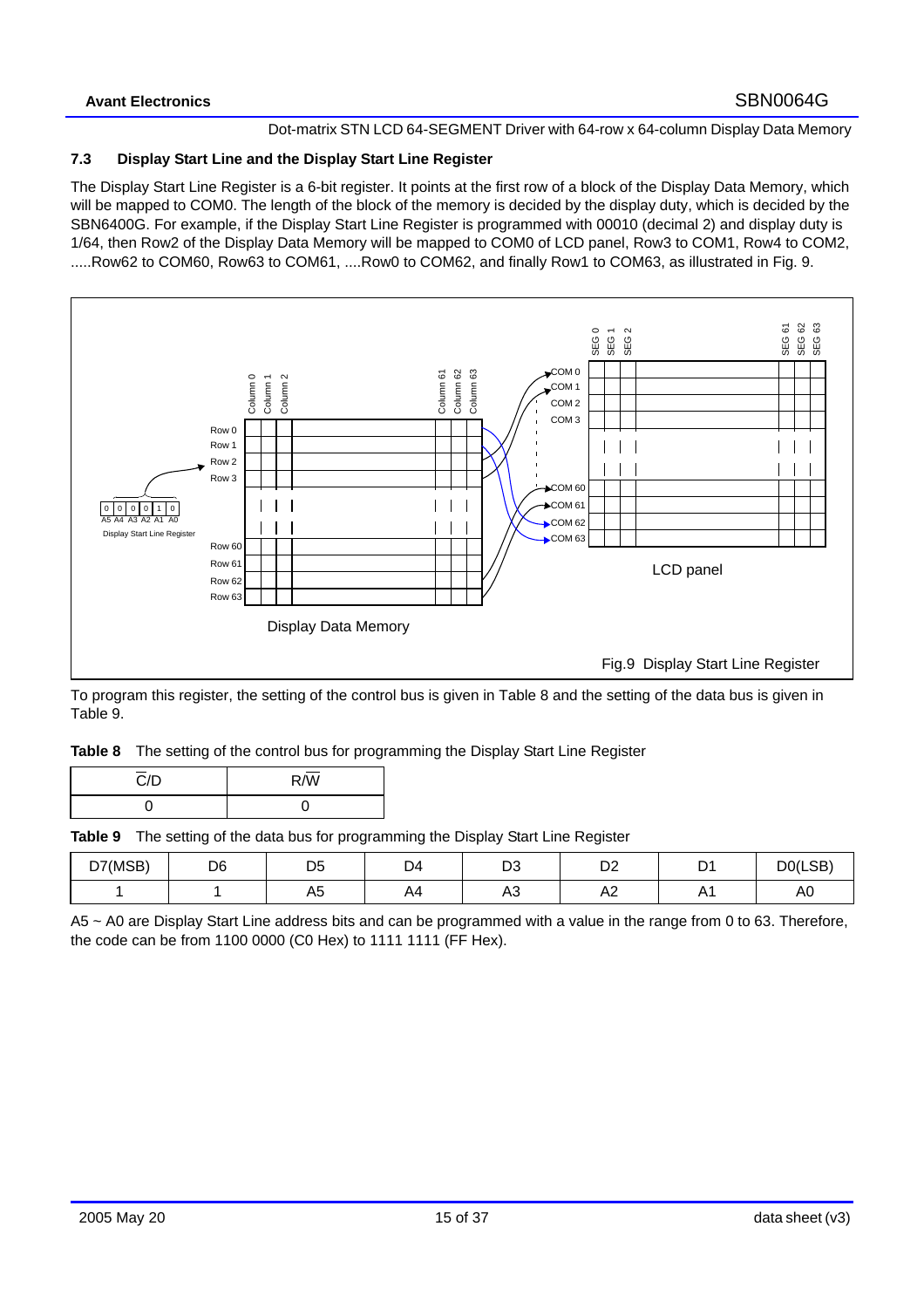#### **7.4 Mapping between Memory Columns and Segments**

The mapping relation between the column outputs of the Display Data Memory and the Segment outputs SEG0~SEG63 is decided by the CSM (Column/Segment Mapping) input.

If CSM input is connected to HIGH, then data from column 0 of the Display Data Memory is output from SEG0. This type of mapping is called *normal mapping*.

If CSM input is connected to LOW, then the data from column 63 of the Display Data Memory is output from SEG0. This type of mapping is called *inverted mapping*.

By use of this input, the flexibility of component placement and routing on a PCB can be increased.

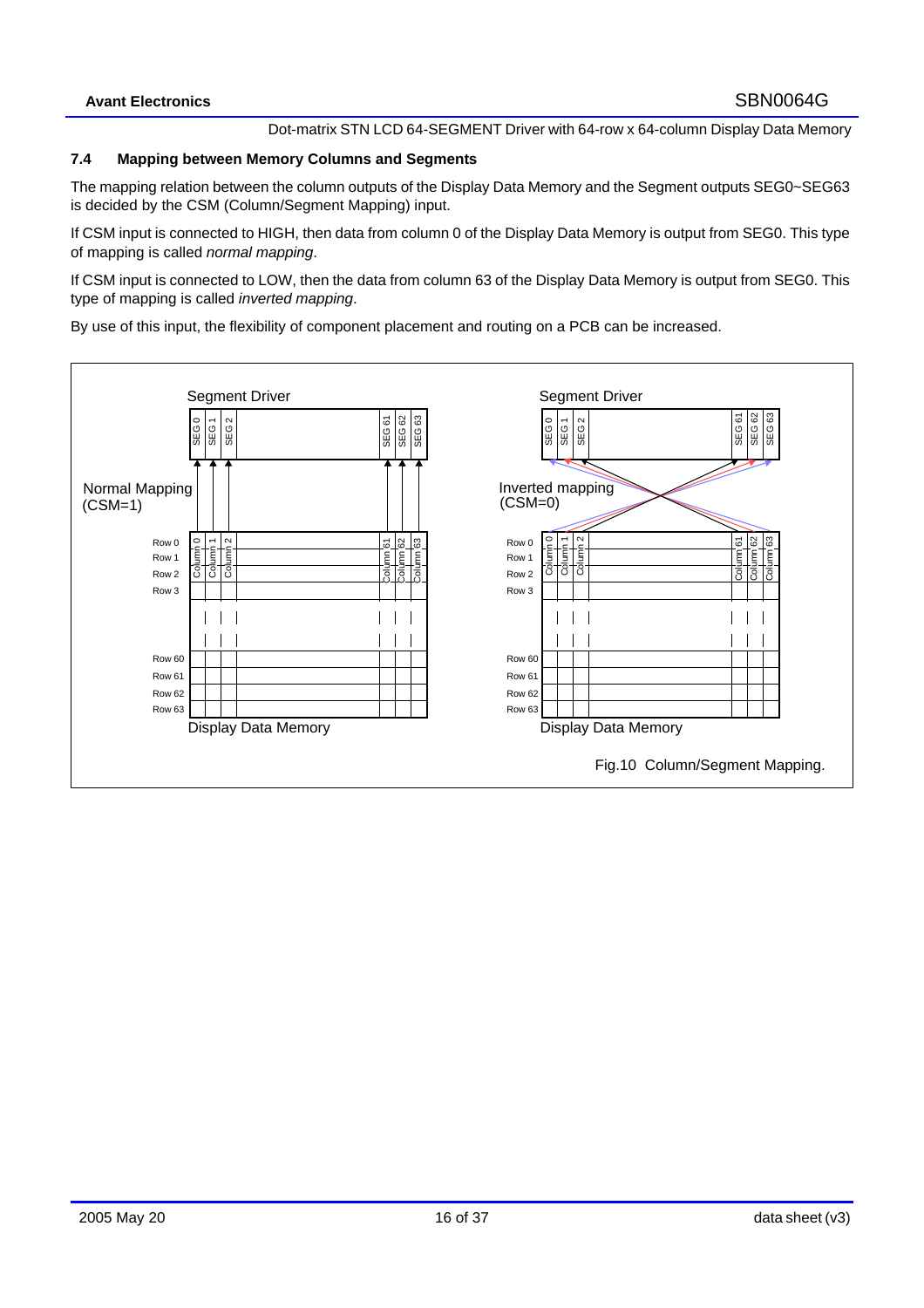## **7.5 Display Data Memory Page and the Page Address Register**

The Display Data Memory is divided into 8 pages: Page 0 ~ Page 7, with each page having 64 bytes in horizontal direction. Page 0 is from Row 0 to Row 7, Page 1 from Row 8 to Row 15, Page 2 from Row 16 to Row 23, and Page 3 from Row 24 to Row 31,...etc, as shown in Fig 11. When the host microcontroller intends to perform a READ/WRITE operation to the Display Data Memory, it has to program the Page Address Register to indicate which page it intends to access.



To program this register, the setting of the control bus is given in Table 10 and the setting of the data bus is given in Table 11.

| Table 10 The setting of the control bus for programming the Page Address Register |  |  |
|-----------------------------------------------------------------------------------|--|--|
|-----------------------------------------------------------------------------------|--|--|

| $\overline{C}$ /D | $R/\overline{W}$ |
|-------------------|------------------|
|                   |                  |

**Table 11** The setting of the data bus for programming the Page Address Register

| D7(MSB)<br>ו ש | D6 | υu | D4 | n o<br>ບ∪ | <u>_</u><br>◡▵ | n.<br>U       | D0(LSB) |
|----------------|----|----|----|-----------|----------------|---------------|---------|
|                |    |    |    |           | ∼              | Λ<br>$\Gamma$ | AU      |

A2, A1and A0 are page address bits and can be programmed with a value in the range from 0 to 7. A2 A1 A0=000 selects Page 0; A2 A1 A0=001 selects Page 1; A2 A1 A0=010 selects Page 2, and A2 A1 A0=011 selects Page 3...etc. Therefore, the code can be from 1011 1000 (B8 Hex) to 1011 1111 (BF Hex).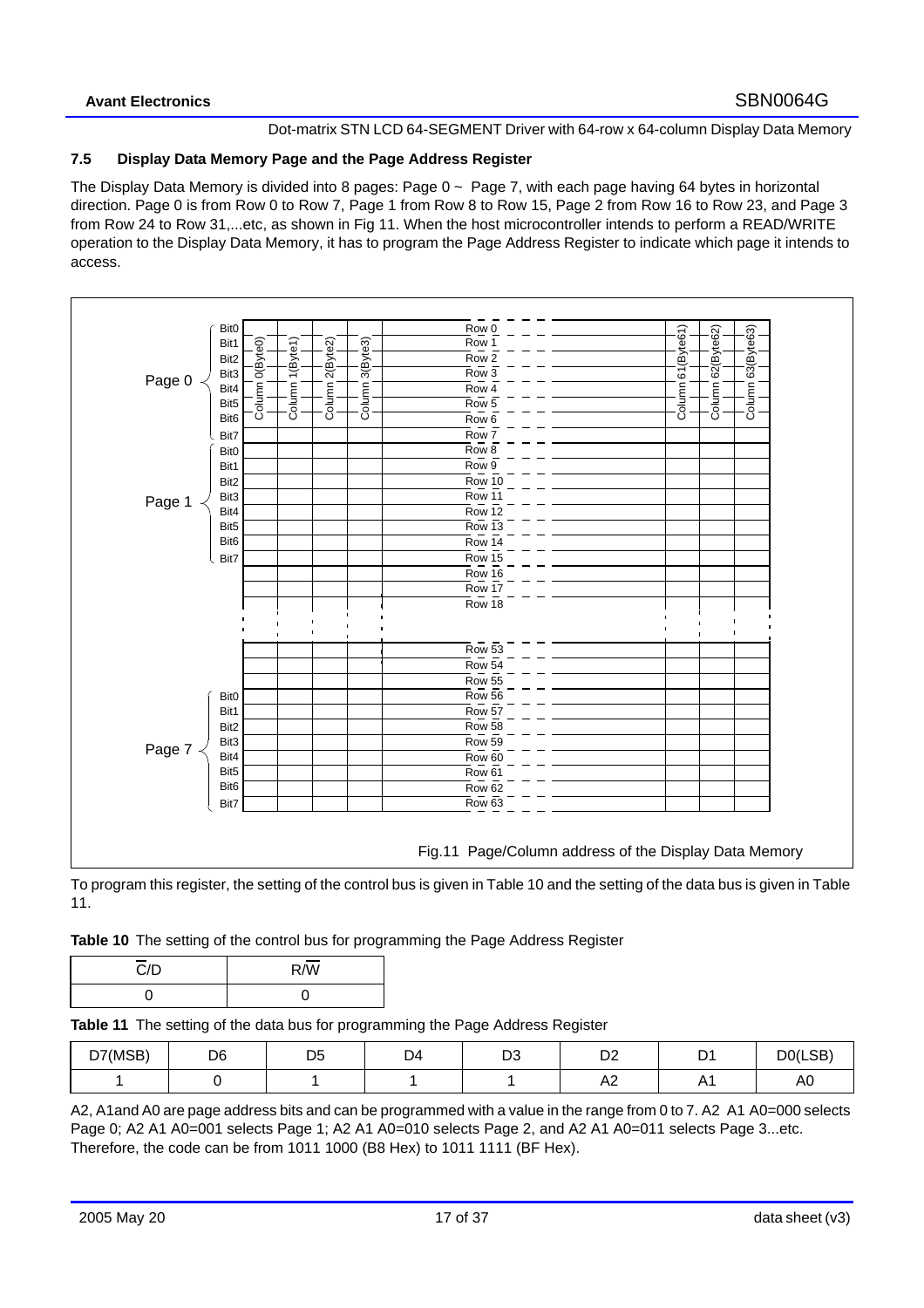## **7.6 Column address and the Column Address Register**

The Column Address Register points at a column of the Display Data Memory which the host microcontroller intends to perform a READ/WRITE operation. To read or write a byte of the Display Data Memory, both its Page Address and Column Address must be specified.

The Column Address Register automatically increments by 1 after a READ or WRITE operation is finished. When the Column Address Register reaches 63, it overflows to 0. Please refer to Fig.11 for the column address sequence in a page of the Display Data Memory.

To program this register, the setting of the control bus is given in Table 12 and the setting of the data bus is given in Table 13.

|  |  |  |  | Table 12 The setting of the control bus for programming the Column Address Register |
|--|--|--|--|-------------------------------------------------------------------------------------|
|--|--|--|--|-------------------------------------------------------------------------------------|

| $\overline{C}/D$ | $D \overline{M}$<br>v v |
|------------------|-------------------------|
|                  |                         |

**Table 13** The setting of the data bus for programming the Column Address Register

| D7(MSB) | D <sub>6</sub> | ◡<br>$\sim$ | $\nabla$<br>◡ | ບ∪              | $\mathbf{a}$<br>◡▵<br>-- | D.<br>ັ | D0(LSB) |
|---------|----------------|-------------|---------------|-----------------|--------------------------|---------|---------|
|         |                | $\sim$<br>∼ | A4            | $\epsilon$<br>৲ | n4                       | ,,,     | πυ      |

A5~A0 are column address bits and can be programmed with a value in the range from 0 to 63. Therefore, the code can be from 0100 0000 (40 Hex) to 0111 1111 (7F Hex).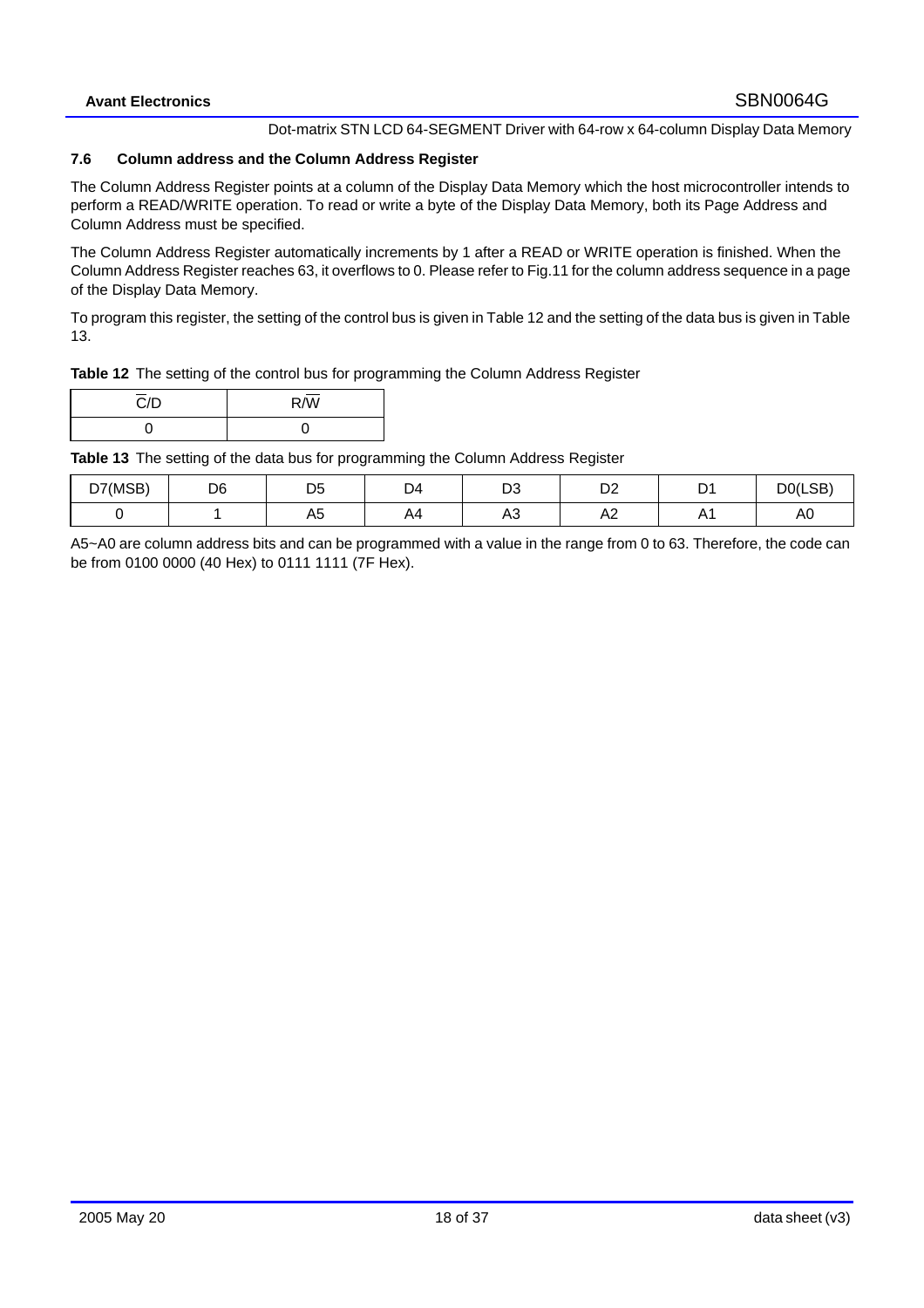#### **7.7 Status Read and Status Register**

The Status Register shows the current state of the SBN0064G. It can be read by the host microcontroller. Bits 4, 5, 7 shows the current status and Bits 0~3, and 6 are always fixed at 0.

To read the Status Register, the setting of the control bus is given in Table 14; the bit allocation is given in Table 15; the description for each bit is given in Table 16.

**Table 14** The setting of the control bus for reading the Status Register

| $\overline{C}$ /D | $R/\overline{W}$ |
|-------------------|------------------|
|                   |                  |

**Table 15** The Status Register bit allocation

| D7(MSB)     | D <sub>6</sub> | nг<br>◡ | D4           | n o<br>ບ∪ | Dr.<br>◡▵ | $\mathcal{L}$<br>ັ | D0(LSB) |
|-------------|----------------|---------|--------------|-----------|-----------|--------------------|---------|
| <b>BUSY</b> |                | ON/OFF  | <b>RESET</b> |           |           |                    |         |

**Table 16** The Status Register bit description

| Bit          | Description                                                                                                                                   |
|--------------|-----------------------------------------------------------------------------------------------------------------------------------------------|
| <b>BUSY</b>  | BUSY=1 indicates that the SBN0064G is currently busy and can not accept new code or data. The<br>SBN0064G is executing an internal operation. |
|              | BUSY=0 indicates that the SBN0064G is not busy and is ready to accept new code or data.                                                       |
| ON/OFF       | The ON/OFF bit indicates the current of status of display.                                                                                    |
|              | If ON/OFF=0, the display has been turned ON.                                                                                                  |
|              | If ON/OFF=1, the display has been turned OFF.                                                                                                 |
|              | Note that the polarity of this bit is inverse to that of the Display ON/OFF Register.                                                         |
| <b>RESET</b> | RESET=1 indicates that the SBN0064G is currently in the process of being reset.                                                               |
|              | RESET=0 indicates that the SBN0064G is currently in normal operation.                                                                         |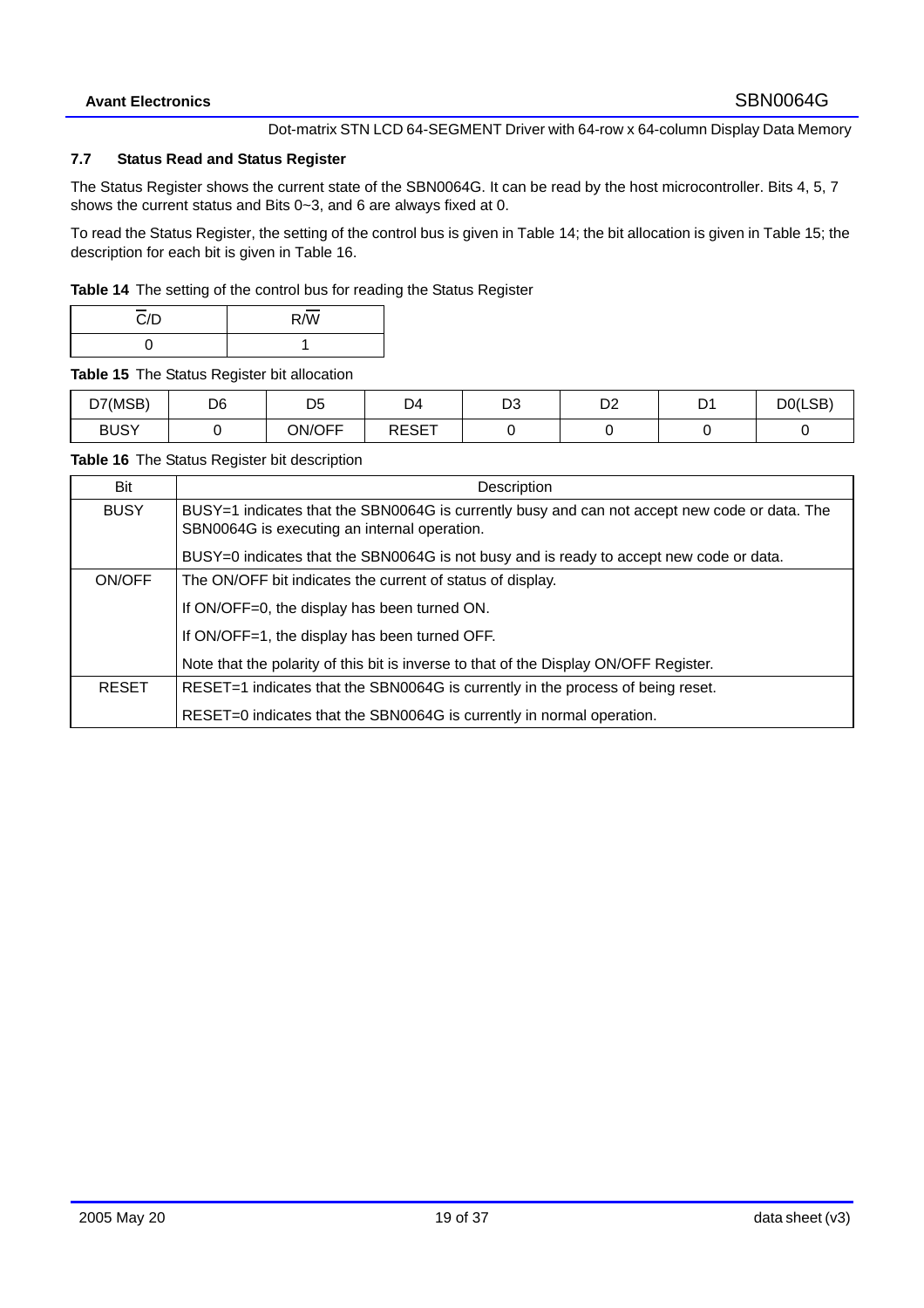## **8 READ OR WRITE OPERATION TO THE DISPLAY DATA MEMORY**

READ or WRITE operation to the Display Data Memory is shown in Table 17. When performing a READ or WRITE operation, the host microcontroller should give the control bus  $\overline{C}/D$ , E, and R $\overline{W}$  proper value and timing.

#### **Table 17** READ/WRITE operation

| <b>Operation</b>   | <b>DATA</b>                                             |     |                |    |    |                |                |    | <b>Description</b>                                                                                                                                                                                     |
|--------------------|---------------------------------------------------------|-----|----------------|----|----|----------------|----------------|----|--------------------------------------------------------------------------------------------------------------------------------------------------------------------------------------------------------|
|                    | D7                                                      | D6. | D <sub>5</sub> | D4 | D3 | D <sub>2</sub> | D <sub>1</sub> | D0 |                                                                                                                                                                                                        |
| Write Display Data | Data to be written into the Display Data<br>Memory.     |     |                |    |    |                |                |    | Write a byte of data to the Display Data Memory.<br>The data to be written is put on the data bus by the<br>host microcontroller.                                                                      |
| Read Display Data  | Data read from the Display Data<br>Memory output latch. |     |                |    |    |                |                |    | Read a byte of data from the Display Data Memory.<br>The data read from the internal 8-bit output latch<br>(refer to Fig. 12) appears on the data bus.<br>A dummy read is needed to get correct value. |

## **8.1 Write Display Data**

The Write Display Data operation writes a byte (8 bits) of data to the Display Data Memory. Data is put on the data bus by the host microcontroller. The location which accepts this byte of data is pointed to by the Page Address Register and the Column Address Register. At the end of the operation, the content of the Column Address Register is automatically incremented by 1.

For page address and column address of the Display Data Memory, please refer to Fig. 11.

Table 18 gives the control bus setting for this command.

**Table 18** The setting of the control bus for Write Display Data operation

| $\overline{C}/D$ | $R/\sqrt{W}$ |
|------------------|--------------|
|                  |              |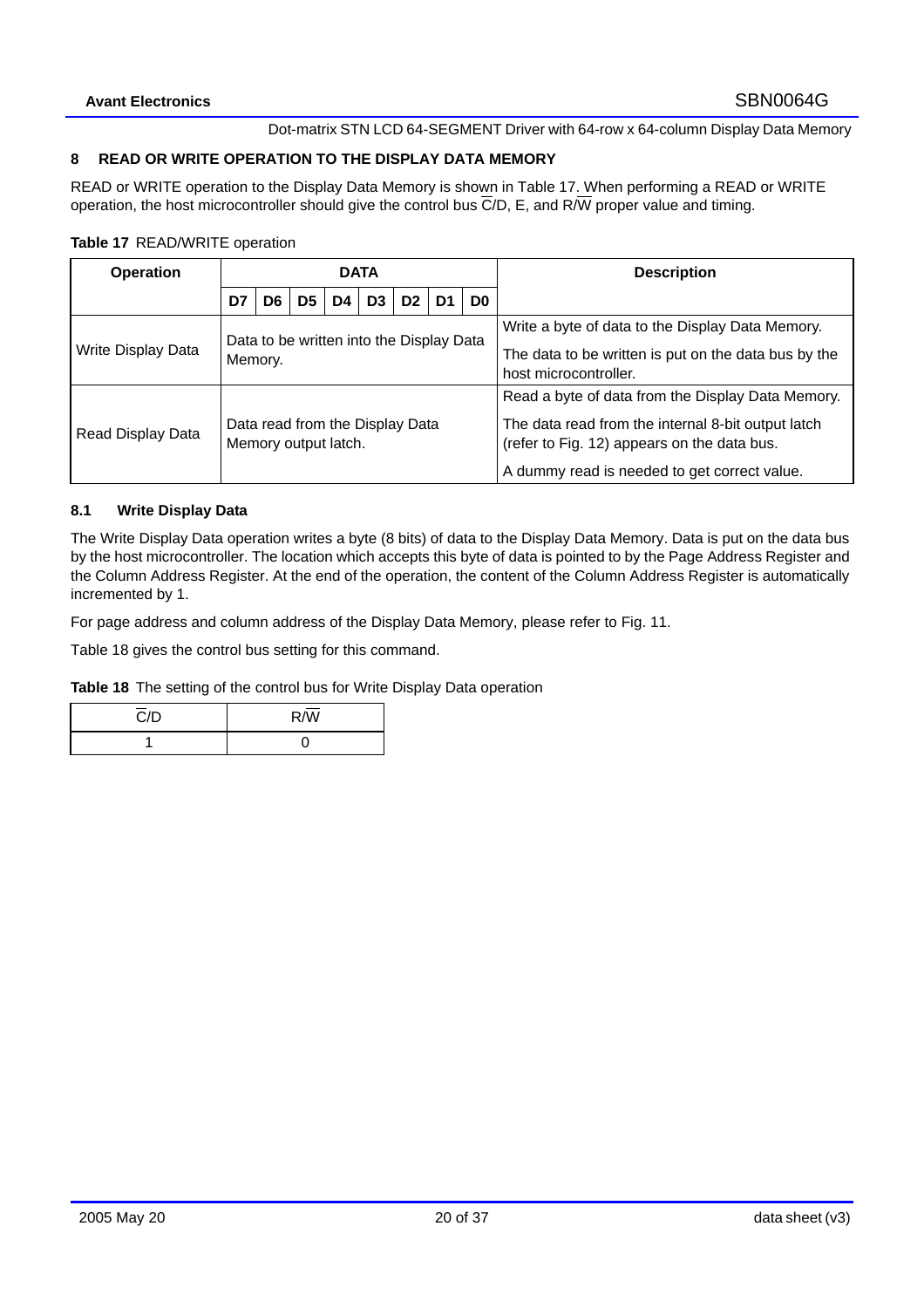#### **8.2 Read Display Data**

The Read Display Data operation is a 3-step operation.

- 1. First, the current data of the internal 8-bit output latch of the Display Data Memory is read by the microcontroller, via the 8-bit data bus DB0~DB7.
- 2. Then, a byte of data of the Display Data Memory is transferred to the 8-bit output latch from a location specified by the Page Address Register and the Column Address Register,
- 3. Finally, the content of the Column Address Register is automatically incremented by one.

Fig. 12 shows the internal 8-bit output latch located between the 8-bit I/O data bus and the Display Data Memory cell array. Because of this internal 8-bit output latch, a dummy read is needed to obtain correct data.

For Display Data Write operation, a dummy write **is not** needed, because data can be directly written from the data bus to internal memory cells.



Table 19 gives the control bus setting for this command.

**Table 19** The setting of the control bus for Read Display Data command

| $\overline{\text{C}}$ /D | $R/\overline{W}$ |
|--------------------------|------------------|
|                          |                  |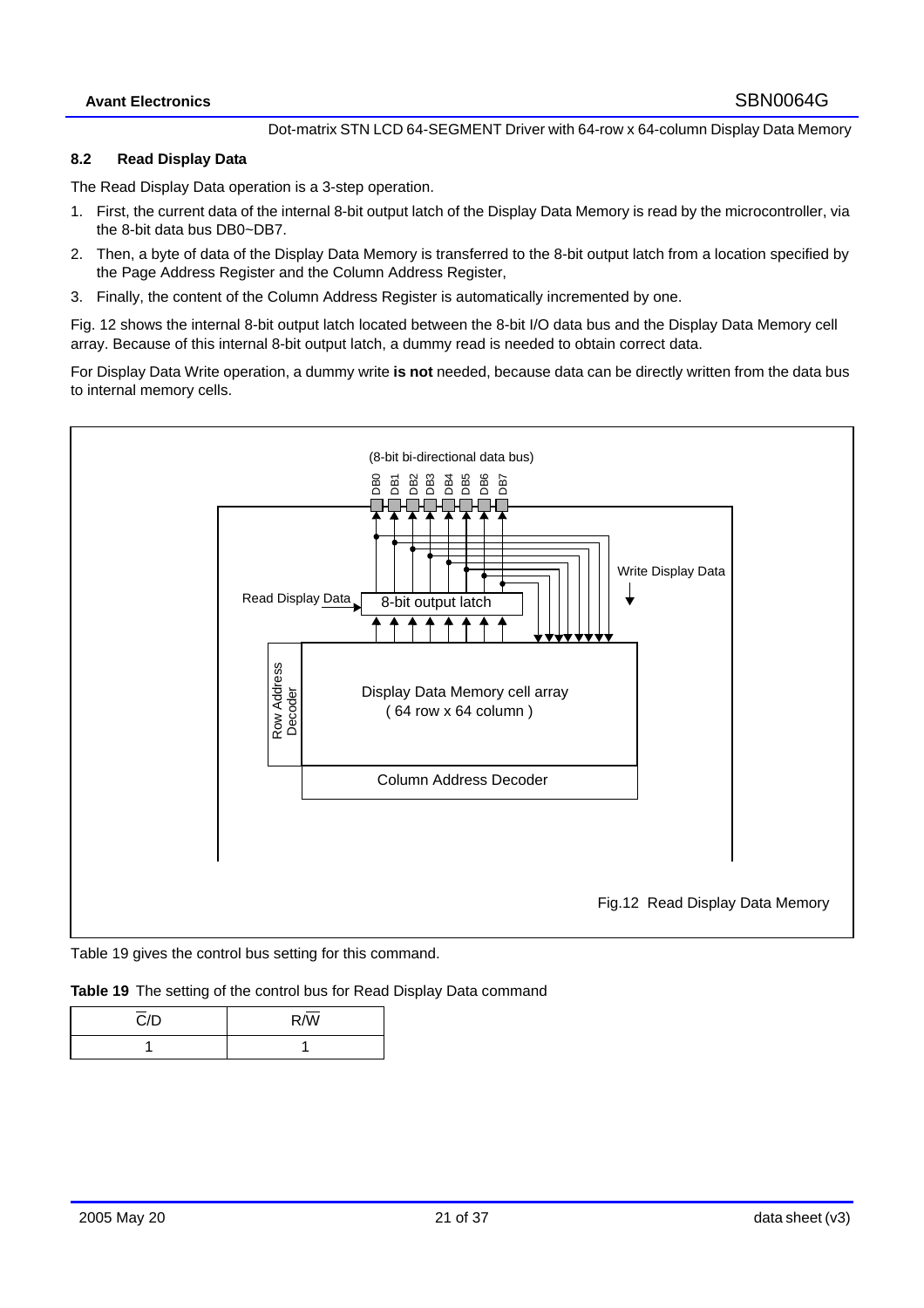## **9 LCD BIAS CIRCUIT**

A typical LCD bias circuit is shown Fig. 13. The condition  $V_{DD} \geq V1 \geq V2 \geq V3 \geq V4 \geq V5$  must always be met. The maximum allowed voltage for LCD bias ( $V_{LCD} = V_{DD} - V_5$ ) should not exceed 13 volts. Note that V0 should be connected to V<sub>DD</sub>.

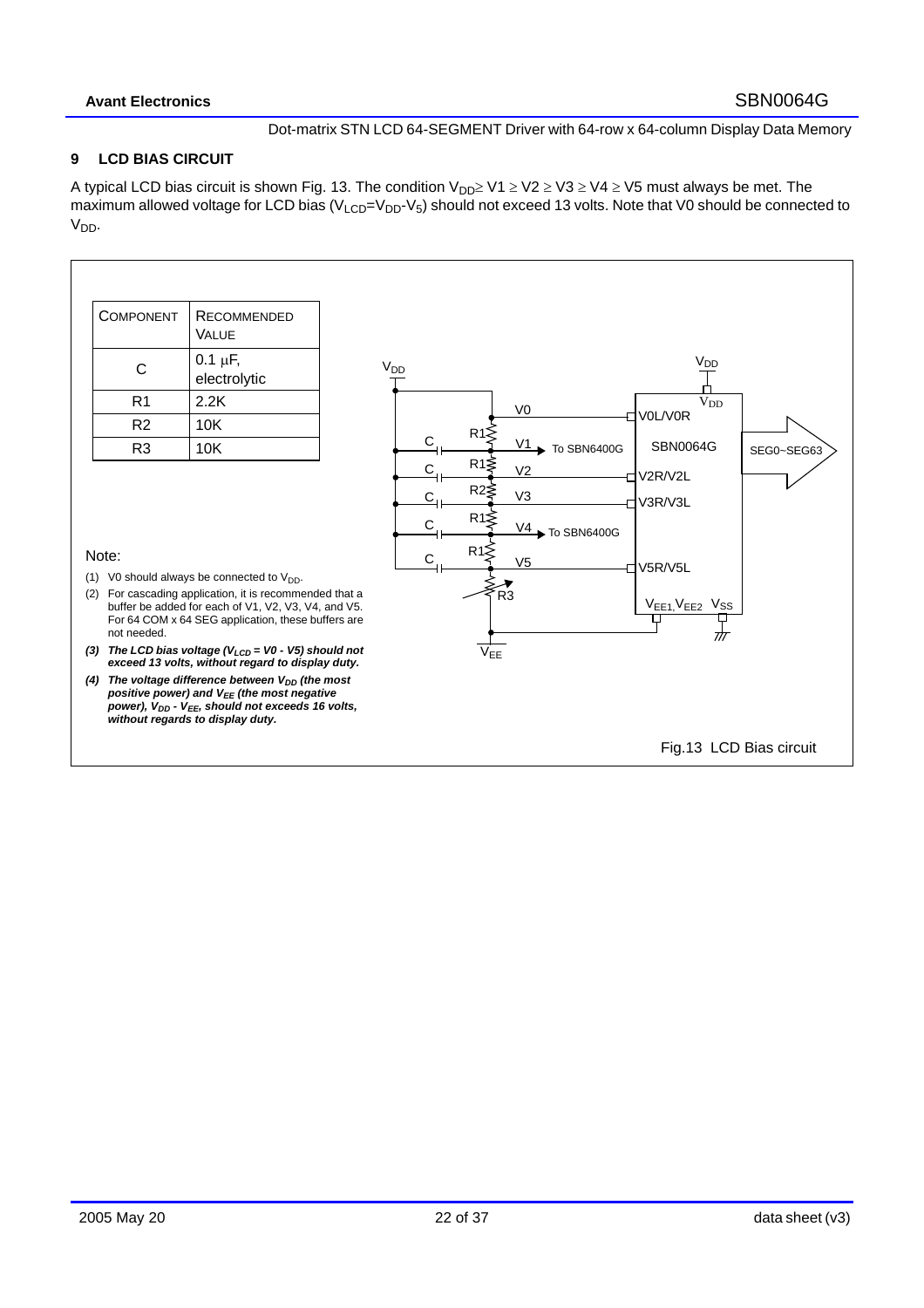# **10 COMMON, SEGMENT OUTPUT VOLTAGE**

The output voltage level of COMMON driver (the SBN6400G) and SEGMENT driver (SBN0064G) is given in Table 20.

The output voltage level of COMMON driver is decided by the combination of AC Frame signal (M) and internal Shift Register output.

The output voltage level of SEGMENT driver is decided by the combination of AC Frame signal (M), Display Data, and the Display ON/OFF register.

|  | Table 20 COMMON/SEGMENT output voltage level |  |
|--|----------------------------------------------|--|
|--|----------------------------------------------|--|

| <b>FR</b>     | <b>Data</b>   | <b>DISPLAY</b><br><b>ON/OFF</b> | SEG0~SEG63<br>(SBN0064G) | COM0~COM63<br>(SBN6400G) |
|---------------|---------------|---------------------------------|--------------------------|--------------------------|
|               |               | ON                              | V2                       | V1                       |
|               | п             | <b>ON</b>                       | V0                       | V5                       |
|               |               | OΝ                              | V3                       | V4                       |
|               | п             | ON                              | V5                       | V0                       |
| x(don't care) | x(don't care) | <b>OFF</b>                      | V2, V3                   | x                        |

Note that, in the above table, "Data" for the COM0~COM63 is actually the output of the internal Shift Register of the SBN6400G COMMON driver, which sequentially activates COM0~COM63.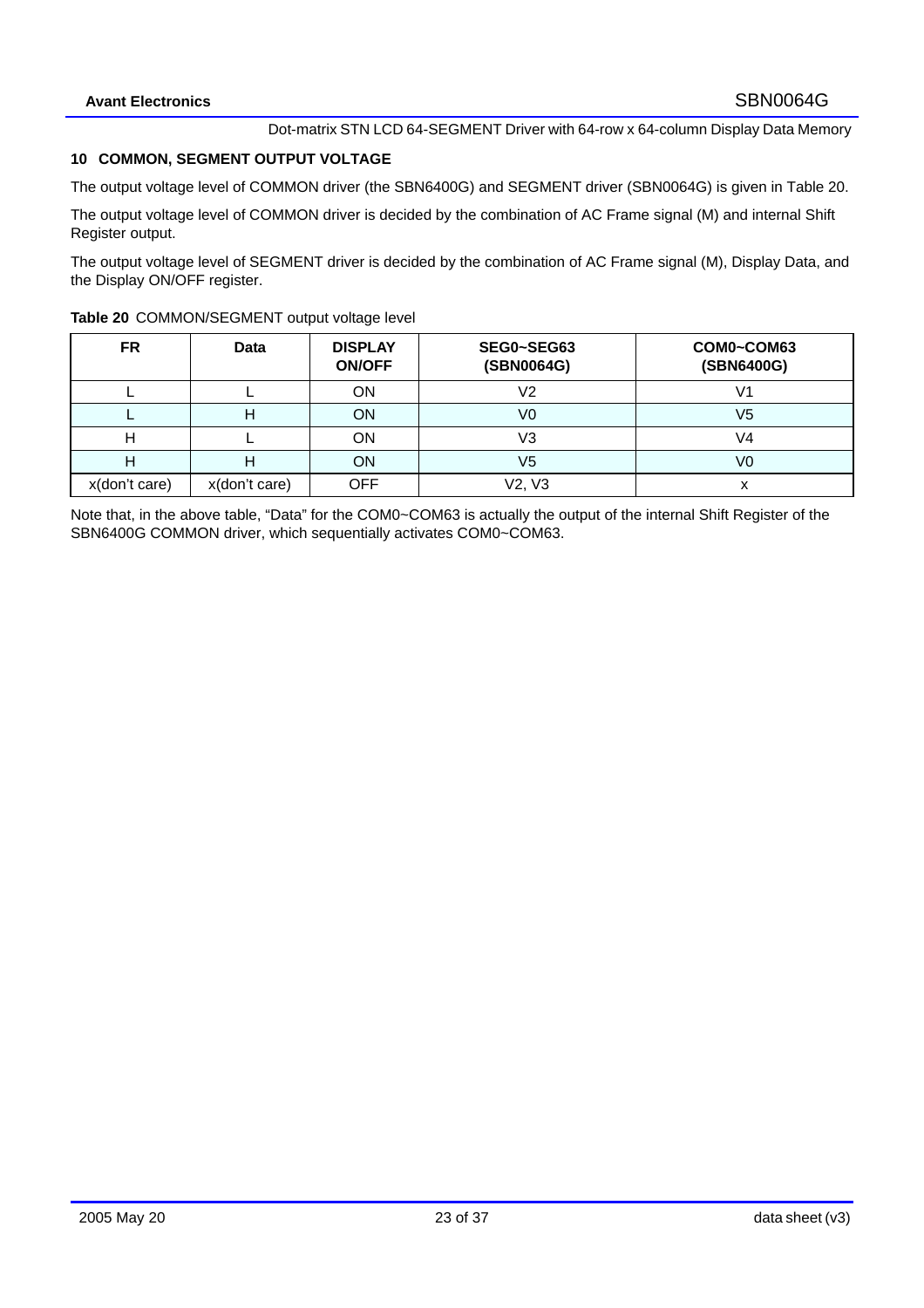#### **11 MAXIMUM RATING**

#### **11.1 Absolute maximum rating**

#### **Table 21** Absolute maximum rating

| <b>SYMBOL</b>               | <b>PARAMETER</b>                                  | MIN.          | MAX.                 | <b>UNIT</b>     |
|-----------------------------|---------------------------------------------------|---------------|----------------------|-----------------|
| $V_{DD}$                    | voltage on the V <sub>DD</sub> pin(pad)           | $-0.3$        | $+7.0$               |                 |
| $V_{EE}$                    | voltage on the $V_{EE}$ pin(pad)                  | $V_{DD}$ - 16 |                      | volt            |
| $V_{LCD}$ (note 2)          | LCD bias voltage, $V_{LCD} = V0 - V5$             |               | 13                   |                 |
| $V_{\parallel}$             | input voltage on any pin with respect to $V_{SS}$ | $-0.3$        | $V_{DD}$ + 0.3       |                 |
| $P_D$                       | power dissipation                                 |               | 200                  | mW              |
| $T_{\text{stg}}$            | storage temperature range                         | $-55$         | $+125$               | $^{\circ}C$     |
| $\mathsf{T}_{\mathsf{amb}}$ | operating ambient temperature range               | $-30$         | $+85$                | $\rm ^{\circ}C$ |
| Tsol (note 3)               | soldering temperature/time at pin                 |               | 260 °C,<br>10 Second |                 |

#### **Notes**

- 1. The following applies to the Absolute Maximum Rating:
	- a) Stresses above those listed under Absolute Maximum Ratings may cause permanent damage to the device.
	- b) The SBN0064G includes circuitry specifically designed for the protection of its internal devices from the damaging effect of excessive static charge (ESD). However, it is suggested that conventional precautions be taken to avoid applying greater than the rated maxima.
	- c) Parameters are valid over operating temperature range unless otherwise specified.
	- d) All voltages are with respect to  $V_{SS}$  unless otherwise noted.
- 2. The condition  $V_{DD}(V0) \geq V1 \geq V2 \geq V3 \geq V4 \geq V5$  must always be met.
- 3. QFP-type packages are sensitive to moisture of the environment, please check the drypack indicator on the tray package before soldering. Exposure to moisture longer than the rated drypack level may lead to cracking of the plastic package or broken bonding wiring inside the chip.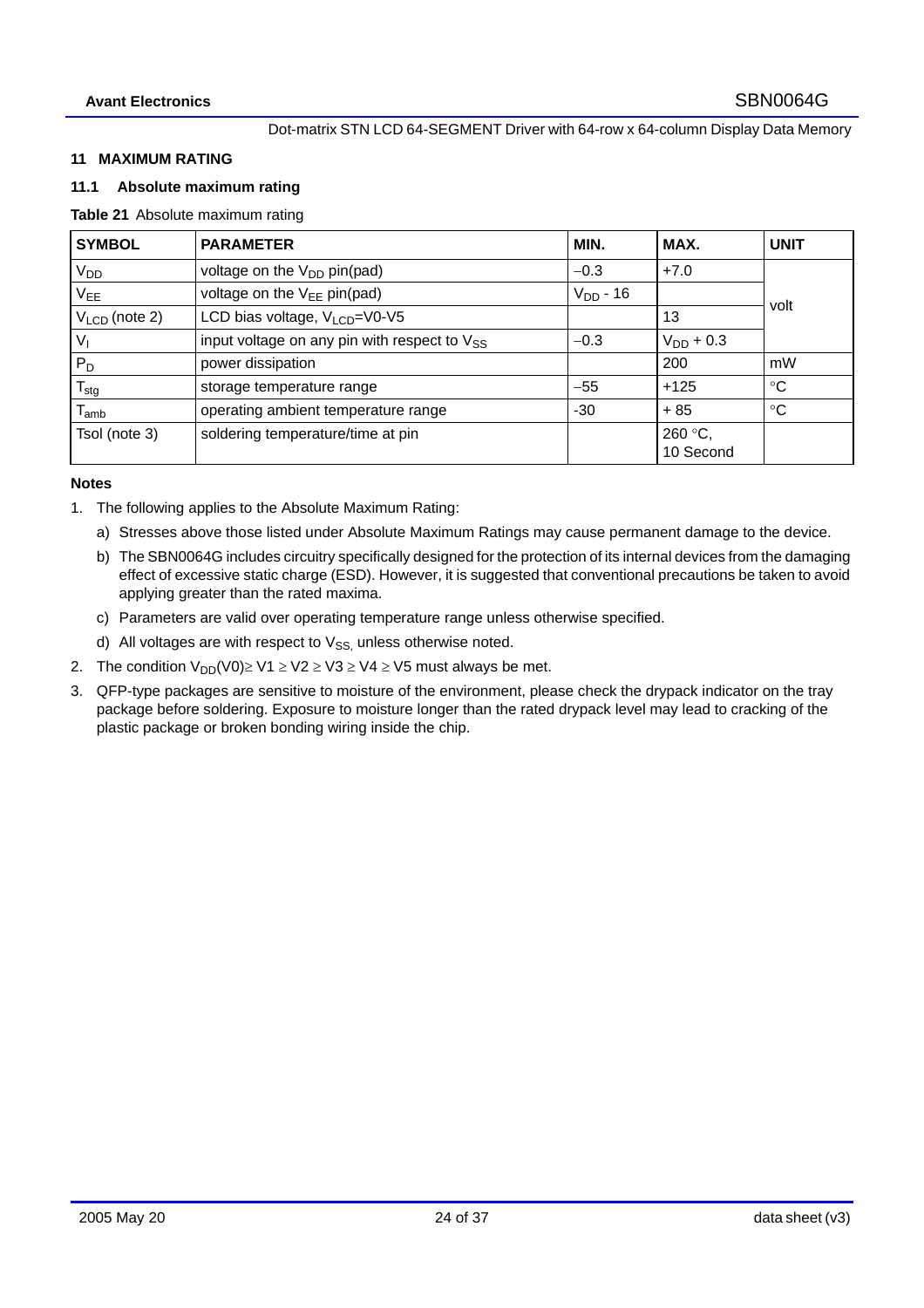#### **12 DC CHARACTERISTICS**

#### **Table 22** DC Characteristics

 $V_{DD}$  = 5 V ±10%;  $V_{SS}$  = 0 V; all voltages with respect to  $V_{SS}$  unless otherwise specified; T<sub>amb</sub> = −20 to +75 °C.

| <b>SYMBOL</b>          | <b>PARAMETER</b>                                                                    | <b>CONDITIONS</b> | MIN.           | TYP. | MAX.            | <b>UNIT</b> |
|------------------------|-------------------------------------------------------------------------------------|-------------------|----------------|------|-----------------|-------------|
| V <sub>DD</sub>        | Supply voltage for logic                                                            |                   | 2.7            | 5.0  | 5.5             | V           |
| V <sub>NEG</sub>       | V <sub>NEG</sub> =V <sub>DD</sub> -V <sub>EE</sub>                                  |                   |                |      | 16              | $\vee$      |
| <b>V<sub>LCD</sub></b> | LCD bias voltage $V_{LCD} = V0(V_{DD})-V5$                                          | Note 1.           |                |      | 13              | $\vee$      |
| $V_{IL}$               | LOW level input voltage                                                             | For all inputs    | $\Omega$       |      | 0.8             | $\vee$      |
| V <sub>IH</sub>        | HIGH level input voltage                                                            | For all inputs    | $VDD$ -2.2     |      | V <sub>DD</sub> | V           |
| V <sub>OL</sub>        | LOW level output voltage of DB0~7<br>at $I_{OL}$ =1.6 mA.                           |                   | 0.0            |      | 0.3             | $\vee$      |
| V <sub>OH</sub>        | HIGH level output voltage of DB0~7<br>at $I_{OH} = -200 \mu A$ .                    |                   | $V_{DD}$ – 0.3 |      | $V_{DD}$        | $\vee$      |
| <b>ILKG</b>            | Leakage current of input pins                                                       | for all inputs    |                |      | 0.2             | μA          |
| <b>I</b> STBY          | Stand-by current at $V_{DD} = 5$ volts                                              | Note 2            |                |      | 3.0             | μA          |
| $I_{DD(1)}$            | Operating current for display-only<br>operation                                     | Note 3            |                |      | 100             | μA          |
| $I_{DD(2)}$            | Operating current for display and<br>microcontroller access at<br>$t_{CYC} = 1$ MHz | Note 4            |                |      | 500             | μA          |
| $C_{in}$               | Input capacitance of all input pins                                                 |                   |                | 5.0  | 8.0             | pF          |
| R <sub>ON</sub>        | <b>LCD driver ON resistance</b>                                                     | Note 5            |                | 5.0  | 7.5             | $K\Omega$   |

#### **Notes:**

- 1. LCD bias voltage  $V_{\text{LCD}}$  is V0 V5. V0 should always be connected to VDD.
- 2. Conditions for the measurement:  $CLK1 = CLK2 = V_{DD}$ , measured at the  $V_{DD}$  pin.
- 3. This value is measured when the microcontroller does not perform any READ/WRITE operation to the chip and the chip is only performing display operation, with the following condition:  $1/64$  duty,  $F_{CLK1,CLK2}=250$  KHz, frame frequency= 70Hz, and no loading for SEG0~63.
- 4. This values is measured when the microcontroller continuously performs READ/WRITE operation to the chip and the chip is also performing display operation with the following condition:  $1/64$  duty,  $F_{\text{CLK1,CLK2}}$ =250 KHz, frame frequency= 70Hz, and no loading for SEG0~63.
- 5. This measurement is for the transmission high-voltage PMOS or NMOS of SEG0~SEG63. Please refer to Section 16 for these driver circuit. The measurement is for the case when the voltage differential between the source and the drain of the high voltage PMOS or NMOS is 0.1 volts.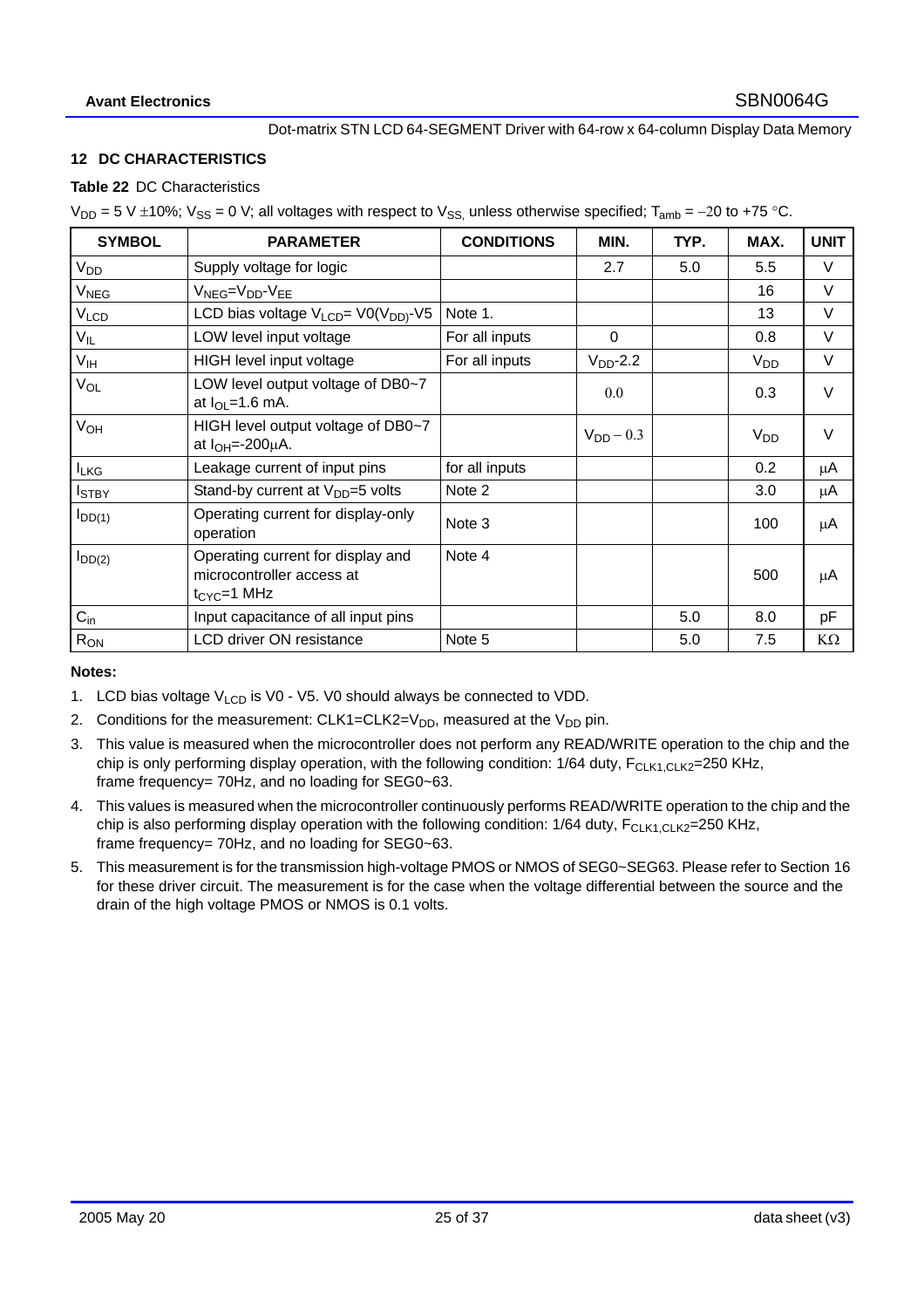## **13 AC TIMING CHARACTERISTICS**

# **13.1 Display control signal (CL, FRM, and M) timing**



|  |  | Table 23 Display control signal (CL, FRM, and M) timing characteristics at $V_{DD} = 5$ volts |  |
|--|--|-----------------------------------------------------------------------------------------------|--|
|--|--|-----------------------------------------------------------------------------------------------|--|

| $V_{DD}$ = 5 V ±10%; $V_{SS}$ = 0 V; all voltages with respect to $V_{SS}$ unless otherwise specified; T <sub>amb</sub> = -20 to +75 °C. |  |  |
|------------------------------------------------------------------------------------------------------------------------------------------|--|--|
|------------------------------------------------------------------------------------------------------------------------------------------|--|--|

| <b>SYMBOL</b>                | <b>PARAMETER</b>          | <b>CONDITIONS</b> | MIN.   | TYP. | MAX. | <b>UNIT</b> |
|------------------------------|---------------------------|-------------------|--------|------|------|-------------|
| <b>I</b> WHCL                | CL clock high pulse width |                   | 33     |      |      | μS          |
| $\mathsf{T}_{\mathsf{WLCL}}$ | CL cock low pulse width   |                   | 33     |      |      | μS          |
| $\mathsf{T}_{\mathsf{R}}$    | CL clock rise time        |                   |        | 28   | 120  | ns          |
| ТF                           | CL clock fall time        |                   |        | 28   | 120  | ns          |
| $T_{DF}$                     | FR delay time (input)     |                   | $-1.8$ |      | 1.8  | $\mu S$     |
| Т <sub>рм</sub>              | FR delay time (output)    |                   | $-1.8$ |      | 1.8  | $\mu S$     |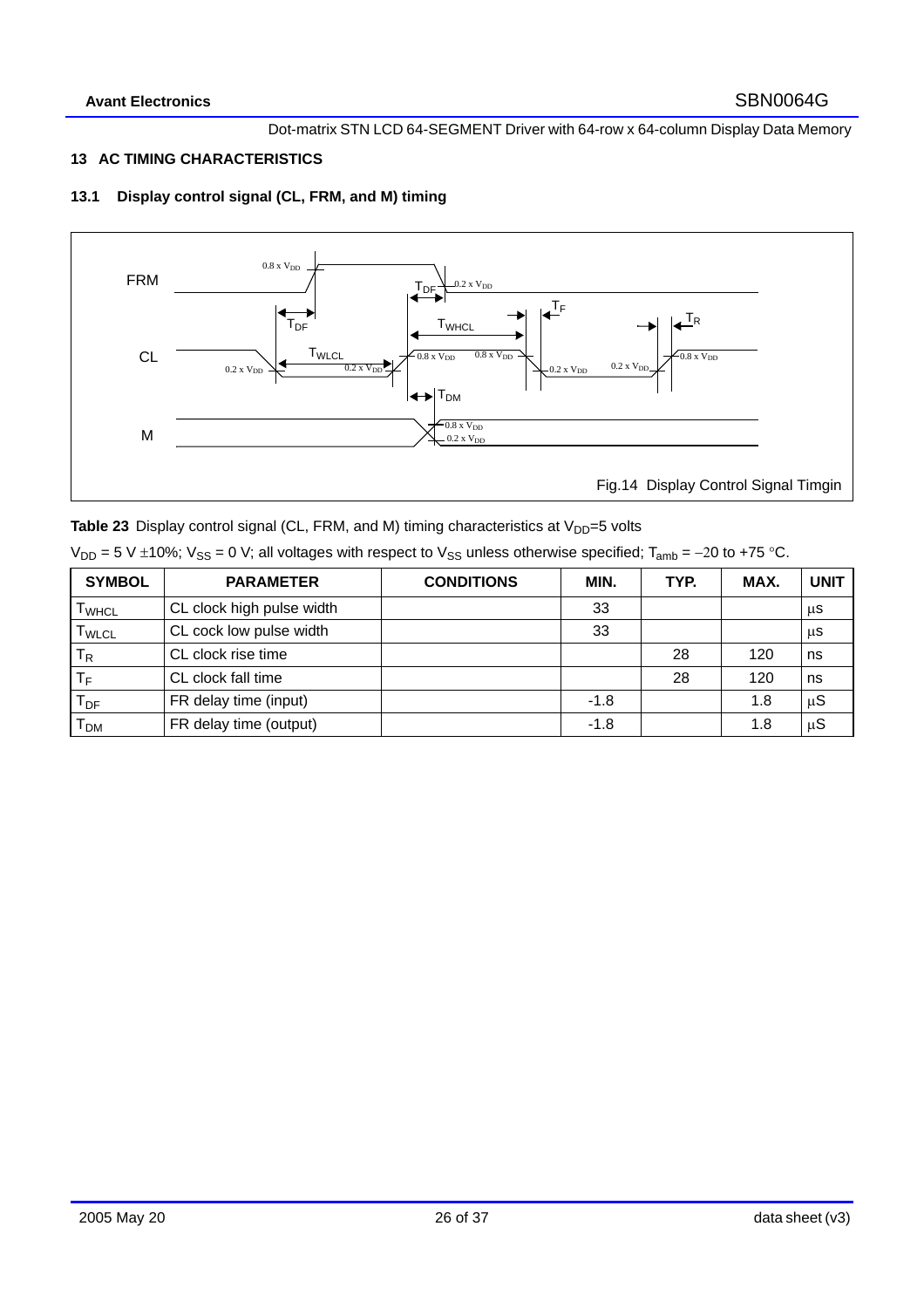# **13.2 CLK1, CLK2 timing**



# **Table 24** CLK1 and CLK2 timing characteristics

 $V_{DD}$  = 5 V ±10%;  $V_{SS}$  = 0 V; all voltages with respect to  $V_{SS}$  unless otherwise specified; T<sub>amb</sub> = −20 to +75 °C.

| <b>SYMBOL</b>              | <b>PARAMETER</b>            | <b>CONDITIONS</b> | MIN. | TYP. | MAX. | <b>UNIT</b> |
|----------------------------|-----------------------------|-------------------|------|------|------|-------------|
| T <sub>WH1</sub>           | CLK1 clock high pulse width |                   | 2000 |      |      |             |
| T <sub>WL1</sub>           | CLK1 cock low pulse width   |                   | 600  |      |      |             |
| $\mathsf{T}_{\mathsf{R1}}$ | CLK1 clock rise time        |                   |      |      | 130  |             |
| $\mathsf{T}_{\mathsf{F1}}$ | CLK1 clock fall time        |                   |      |      | 130  |             |
| T <sub>WH2</sub>           | CLK2 clock high pulse width |                   | 2000 |      |      |             |
| T <sub>WL2</sub>           | CLK2 clock low pulse width  |                   | 600  |      |      | ns          |
| $T_{R2}$                   | CLK2 clock rise time        |                   |      |      | 130  |             |
| $T_{F2}$                   | CLK2 clock fall time        |                   |      |      | 130  |             |
| T <sub>D12</sub>           | CLK1-to-CLK2 delay          |                   | 660  |      |      |             |
| $T_{D21}$                  | CLK2-to-CLK1 delay          |                   | 660  |      |      |             |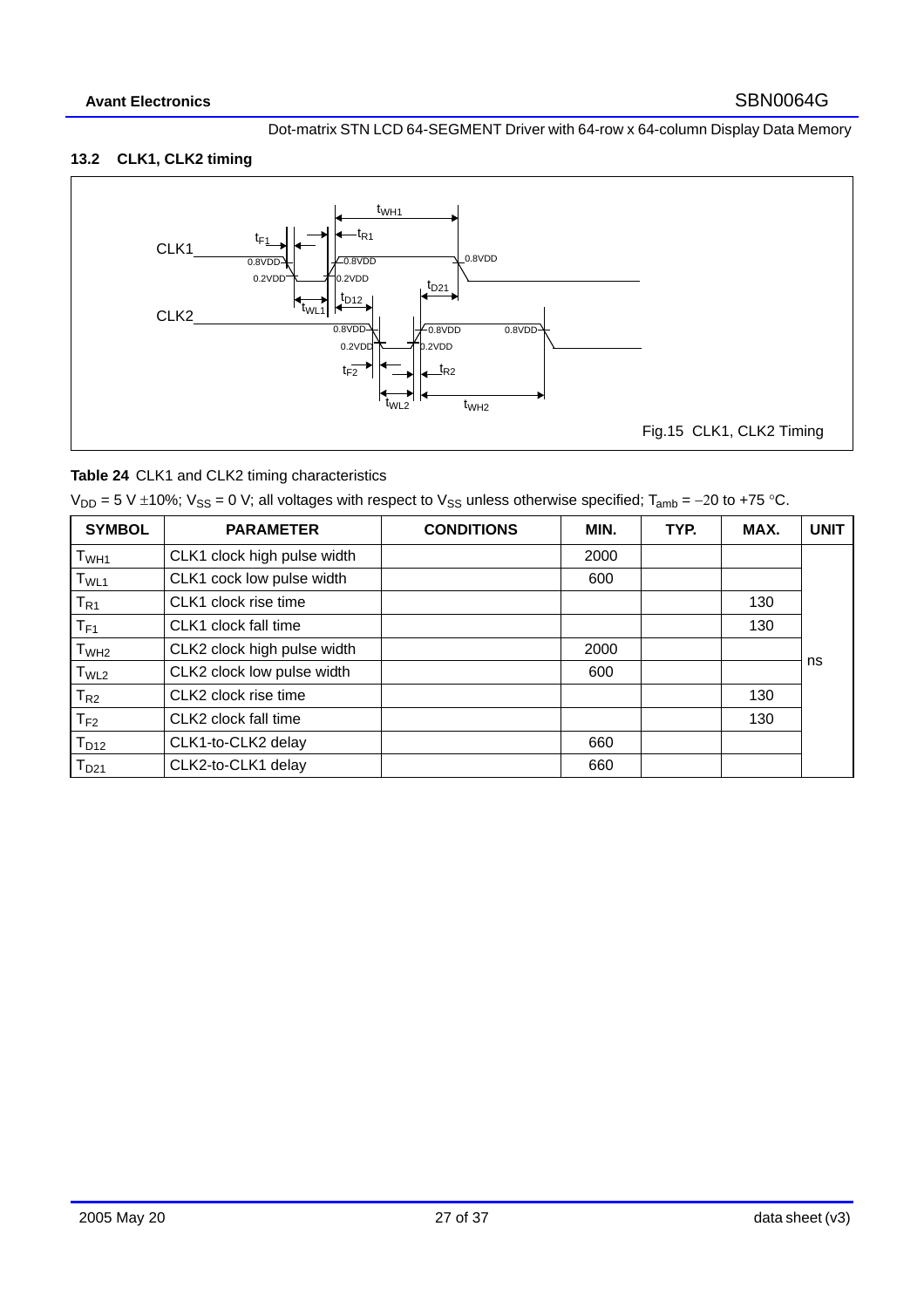

## **13.3 Microcontroller interface timing for writing to the SBN0064G**

**Table 25** AC timing for writing to the SBN0064G

| symbol           | parameter                         | min. | max. | test conditions                      | unit |
|------------------|-----------------------------------|------|------|--------------------------------------|------|
| t <sub>CYC</sub> | Enable (E) cycle time             | 1000 |      |                                      |      |
| t <sub>EWL</sub> | Enable (E) LOW width              | 450  |      |                                      |      |
| t <sub>EWH</sub> | Enable (E) HIGH width             | 450  |      |                                      |      |
| $t_{R}$          | Enable (R) rise time              |      | 20   |                                      |      |
| $t_{F}$          | Enable (F) fall time              |      | 20   |                                      |      |
| $t_{AS1}$        | Write set-up time                 | 140  |      |                                      | ns   |
| $t_{AH1}$        | Write hold time                   | 10   |      |                                      |      |
| $t_{AS2}$        | C/D, CS1B, CS2B, CS3 set-up time  | 140  |      |                                      |      |
| t <sub>AH2</sub> | C/D, CS1B, CS2B, CS3 hold time    | 10   |      |                                      |      |
| t <sub>DSW</sub> | Data setup time (on the data bus) | 200  |      | The loading on                       |      |
| t <sub>DHW</sub> | Data hold time (on the data bus)  | 10   |      | the data bus is<br>shown in Fig. 18. |      |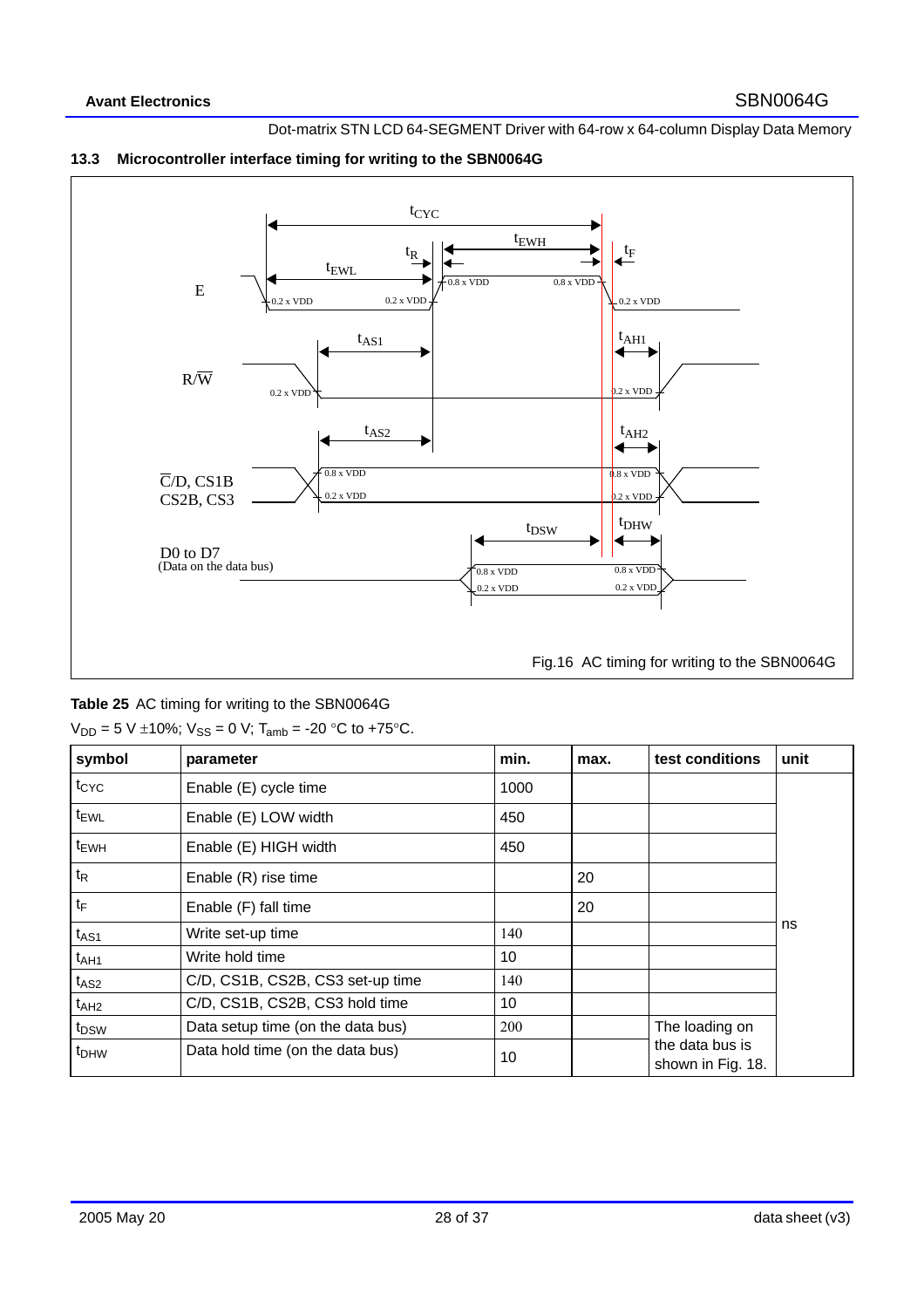

## **13.4 Microcontroller interface timing for reading from the SBN0064G**

**Table 26** AC timing for reading from the SBN0064G

 $V_{DD} = 5 V \pm 10\%$ ;  $V_{SS} = 0 V$ ;  $T_{amb} = -20 °C$  to +75°C.

| symbol           | parameter                         | min. | max. | test conditions                      | unit |
|------------------|-----------------------------------|------|------|--------------------------------------|------|
| $t_{CYC}$        | Enable (E) cycle time             | 1000 |      |                                      |      |
| <sup>t</sup> EWL | Enable (E) LOW width              | 450  |      |                                      |      |
| <sup>t</sup> EWH | Enable (E) HIGH width             | 450  |      |                                      |      |
| $t_{\mathsf{R}}$ | Enable (R) rise time              |      | 20   |                                      |      |
| tF               | Enable (F) fall time              |      | 20   |                                      |      |
| t <sub>AS1</sub> | READ set-up time                  | 140  |      |                                      | ns   |
| $t_{A}H1$        | <b>READ hold time</b>             | 20   |      |                                      |      |
| t <sub>AS2</sub> | C/D, CS1B, CS2B, CS3 set-up time  | 140  |      |                                      |      |
| t <sub>AH2</sub> | C/D, CS1B, CS2B, CS3 hold time    | 10   |      |                                      |      |
| t <sub>DDR</sub> | Data delay time (on the data bus) | 320  |      | The loading on                       |      |
| <sup>t</sup> DHR | Data hold time (on the data bus)  | 20   |      | the data bus is<br>shown in Fig. 18. |      |



Fig.18 Load circuit for each bit of the data bus.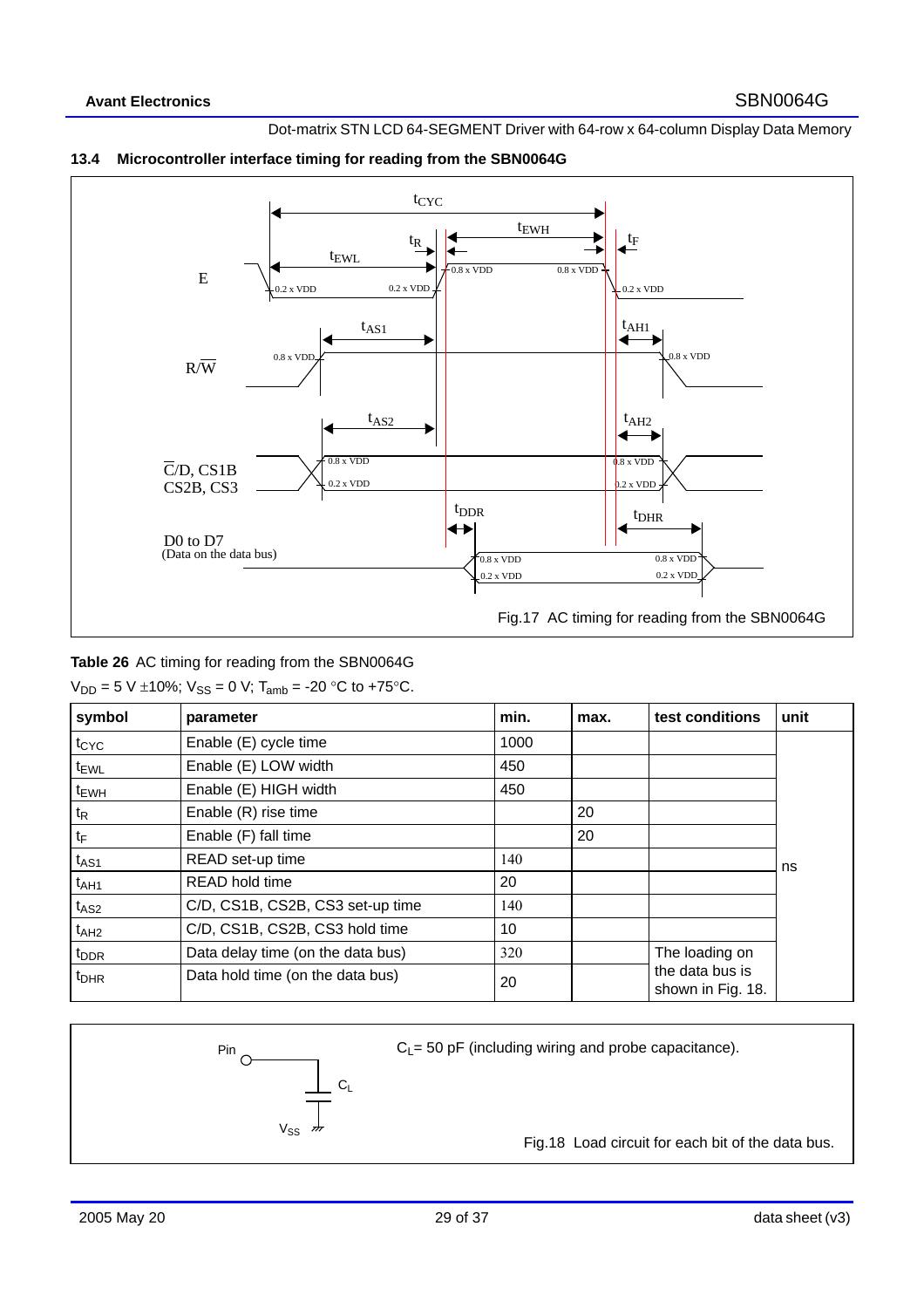# **14 APPLICATION EXAMPLE (1/64 DISPLAY DUTY)**

## **14.1 Application circuit for 1/64 display duty**

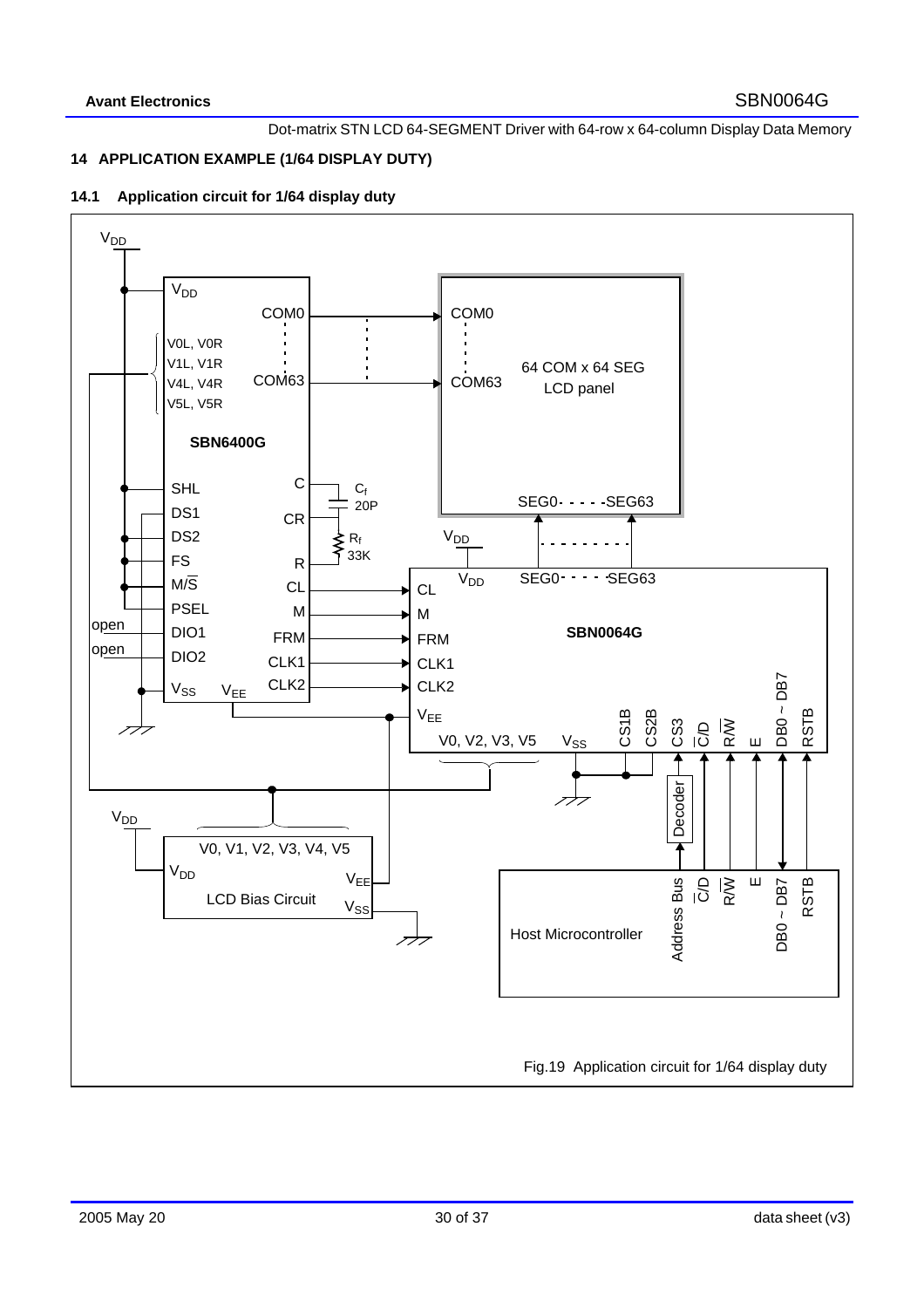

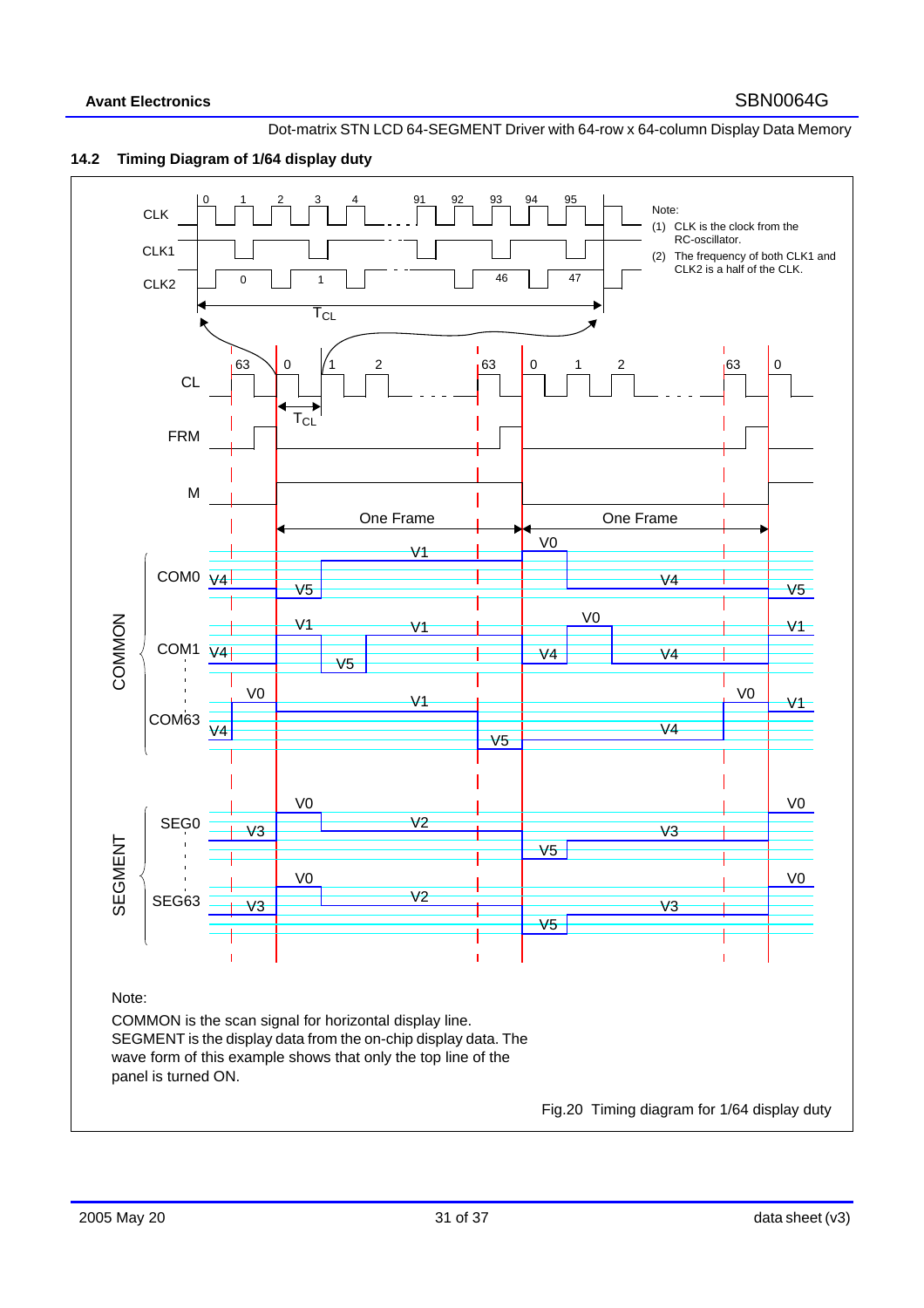## **15 MASTER/SLAVE APPLICATION EXAMPLE**

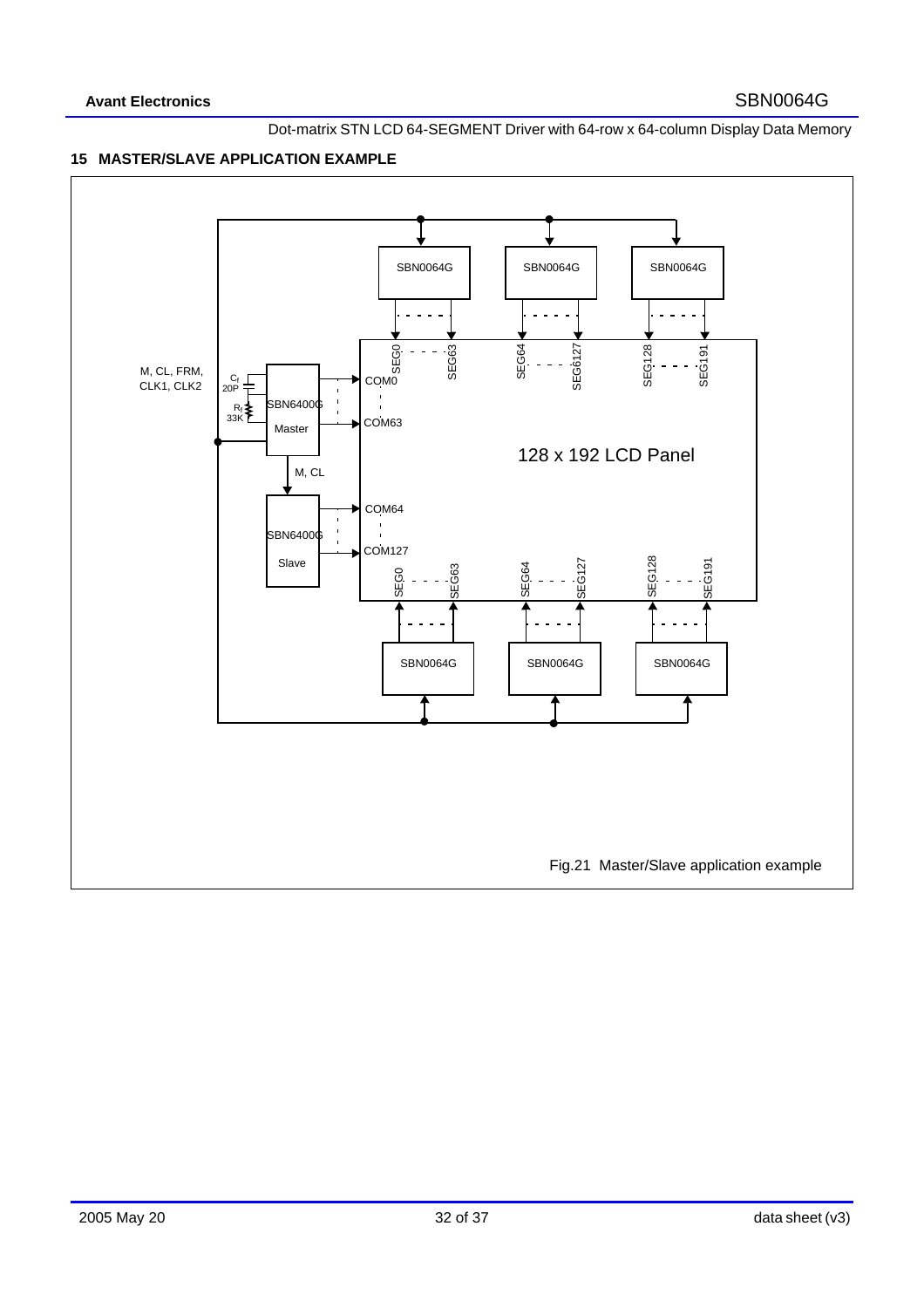## **16 PIN CIRCUITS**

**Table 27** MOS-level schematics of all input, output, and I/O pins.

| <b>SYMBOL</b>                                                    | Input/output | <b>CIRCUIT</b>                                                                                                                                                                                                      | <b>NOTES</b> |
|------------------------------------------------------------------|--------------|---------------------------------------------------------------------------------------------------------------------------------------------------------------------------------------------------------------------|--------------|
| $\overline{C}/D$ , R/W, E,<br>CS1B,<br>CS2B, CS3,<br><b>RSTB</b> | Inputs       | VDD.<br>VDD<br>$\Box$<br>ச<br>$VSS \nightharpoondown$<br>VSS 277                                                                                                                                                    |              |
| CLK1,<br>CLK2, FRM,<br>CL, M, CSM                                | Input        | $VDD-$<br>VDD,<br>$\Box$<br>VSS m<br>VSS 277                                                                                                                                                                        |              |
| DB0~DB7                                                          | I/O          | VDD<br>VDD.<br>Output Enable<br>О<br>Data out<br>$VSS \nightharpoondown$<br>$VSS \nightharpoonup$<br>Data in<br>Enable                                                                                              |              |
| SEG0~63                                                          |              | VDD<br>EN1<br>VDD<br>SEG0~63<br>VOR, VOL<br>$V_{EF}$ ///<br>$\frac{m}{v_{\text{EE}}}$<br>EN <sub>2</sub><br>VDD<br>V2R, V2L<br>EN <sub>3</sub><br>$\overline{\mathsf{r}}$ VDD<br>V3R, V3L<br>EN4<br>VDD<br>V5R, V5L |              |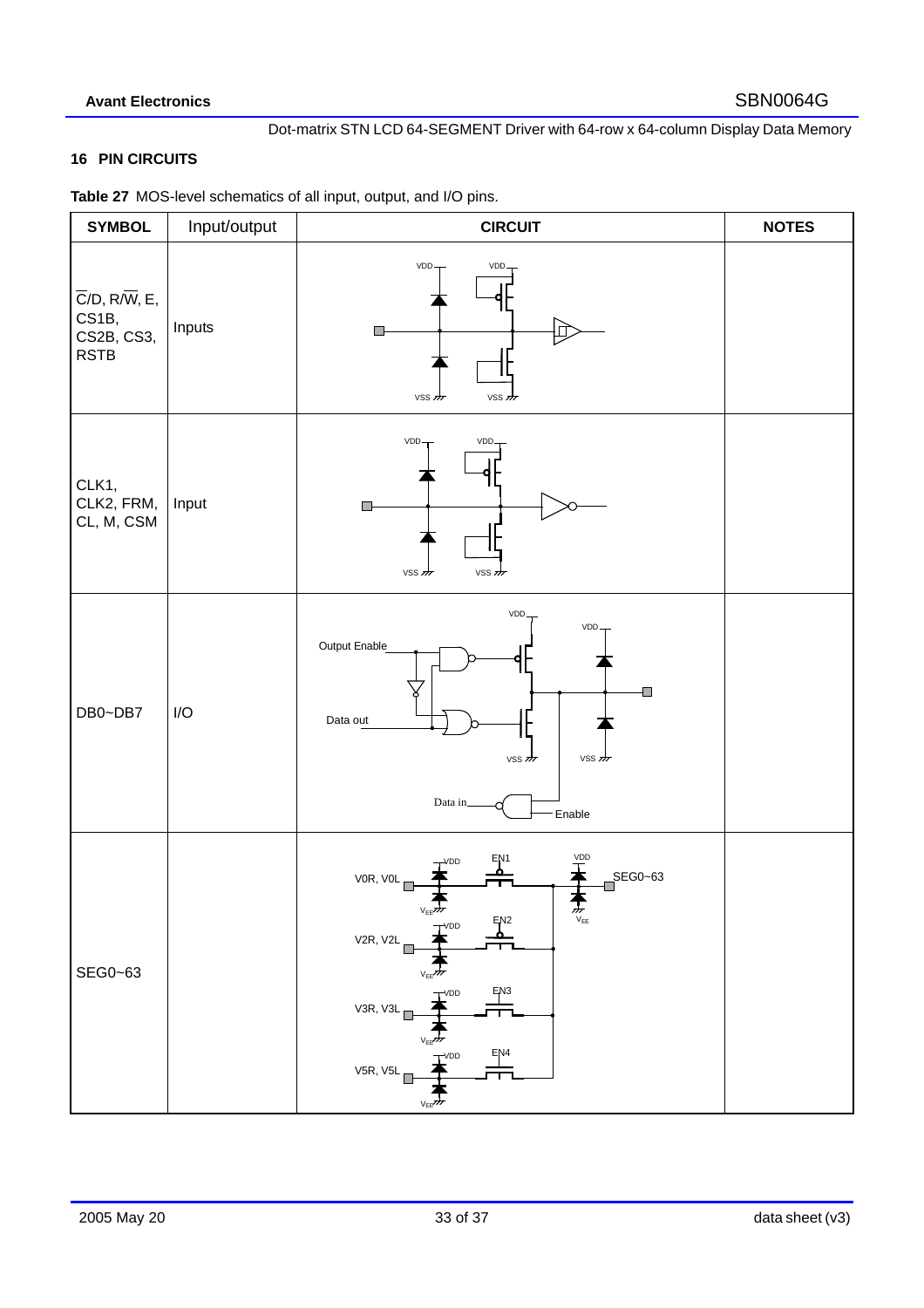## **17 APPLICATION NOTES**

1. It is recommended that the following power-up sequence be followed to ensure reliable operation of your display system. As the ICs are fabricated in CMOS and there is intrinsic latch-up problem associated with any CMOS devices, proper power-up sequence can reduce the danger of triggering latch-up. When powering up the system, control logic power must be powered on first. When powering down the system, control logic must be shut off later than or at the same time with the LCD bias  $(V_{FF})$ .



- 2. The metal frame of the LCD panel should be grounded.
- 3. A 0.1  $\mu$ F ceramic capacitor should be connected between  $V_{DD}$  and  $V_{SS}$ .
- 4. A 0.1  $\mu$ F ceramic capacitor should be connected between  $V_{DD}$  (or  $V_{SS}$ ) and each of V1, V2, V3, V4, and V5.
- 5. If the length of the cable connecting the host microcontroller and the LCD module is longer than 45 cm, a ceramic capacitor of 20P~150P should be connected between  $V_{DD}$  (or  $V_{SS}$ ) and each of the R/W, E, and C/D.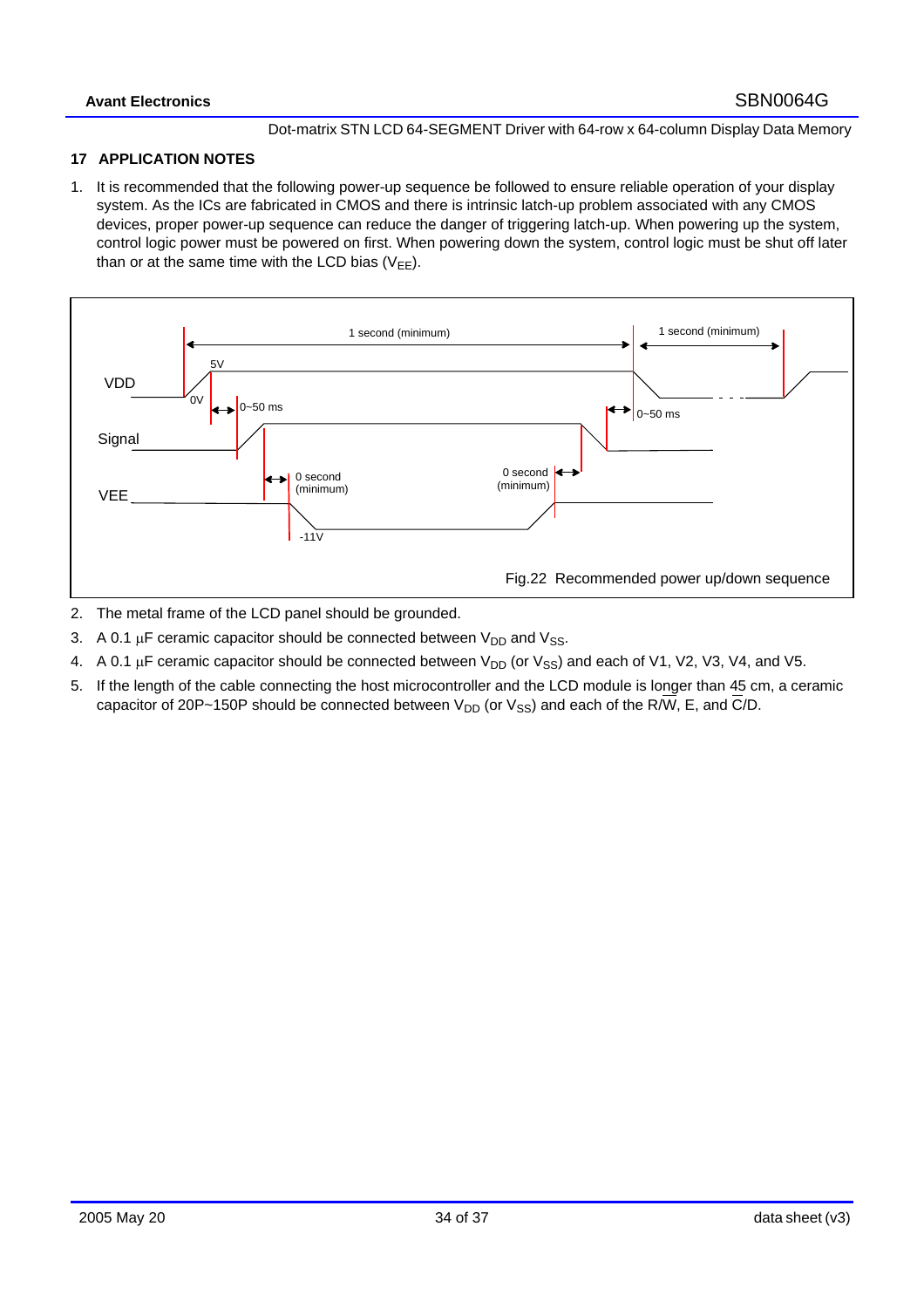## **18 PACKAGE INFORMATION**

Package information is provided in another document. Please contact Avant Electronics for package information.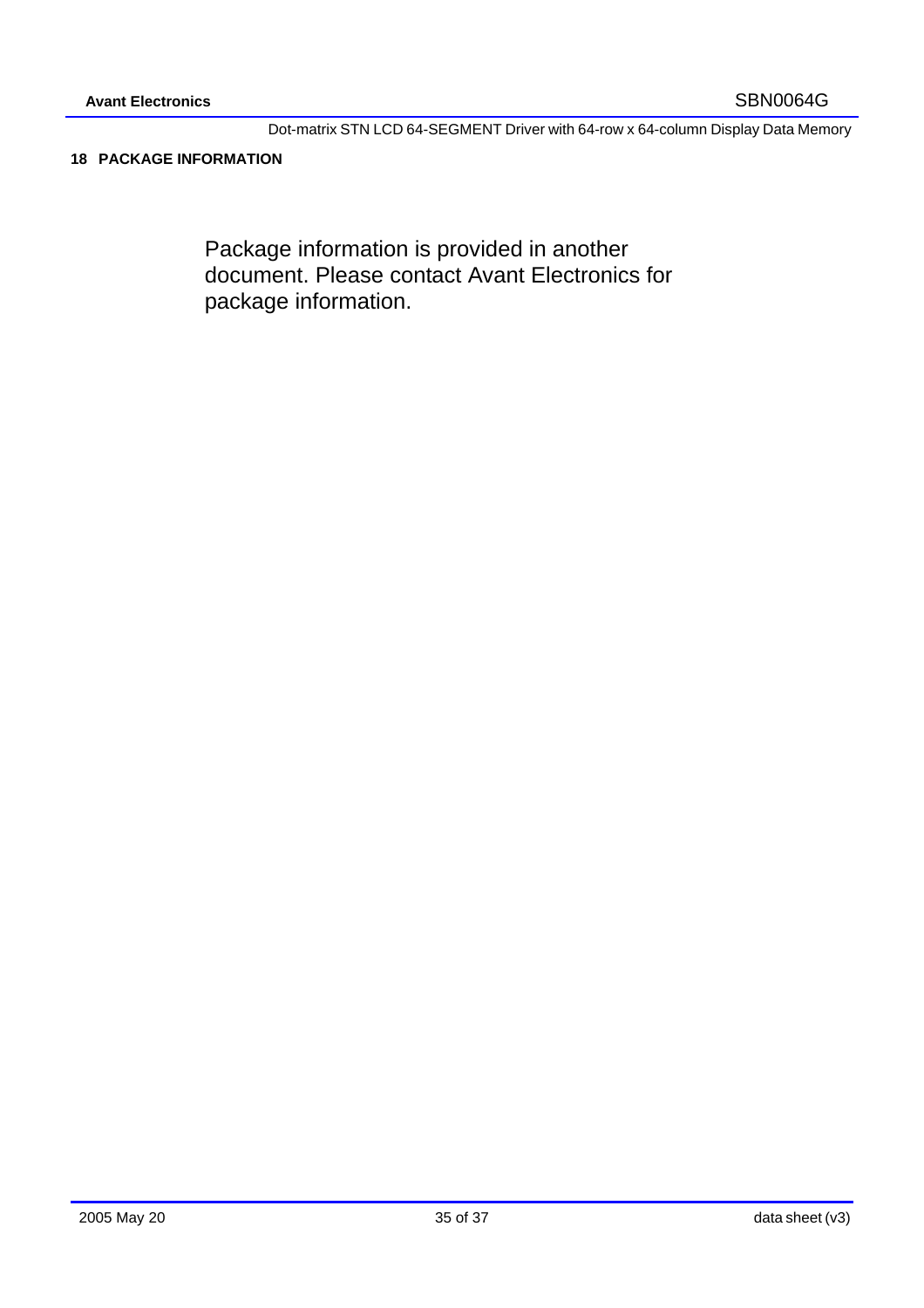#### **19 SOLDERING**

## **19.1 Introduction**

There is no soldering method that is ideal for all IC packages. Wave soldering is often preferred when through-hole and surface mounted components are mixed on one printed-circuit board. However, wave soldering is not always suitable for surface mounted ICs, or for printed-circuits with high population densities. In these situations reflow soldering is often used.

This text gives a very brief insight to a complex technology. For more in-depth account of soldering ICs, please refer to dedicated reference materials.

## **19.2 Reflow soldering**

Reflow soldering techniques are suitable for all QFP packages.

The choice of heating method may be influenced by larger plastic QFP packages (44 leads, or more). If infrared or vapour phase heating is used and the large packages are not absolutely dry (less than 0.1% moisture content by weight), vaporization of the small amount of moisture in them can cause cracking of the plastic body. For more information, please contact Avant for drypack information.

Reflow soldering requires solder paste (a suspension of fine solder particles, flux and binding agent) to be applied to the printed-circuit board by screen printing, stencilling or pressure-syringe dispensing before package placement.

Several techniques exist for reflowing; for example, thermal conduction by heated belt. Dwell times vary between 50 and 300 seconds depending on heating method. Typical reflow temperatures range from 215 to 250 °C.

Preheating is necessary to dry the paste and evaporate the binding agent. Preheating duration: 45 minutes at 45 °C.

#### **19.3 Wave soldering**

Wave soldering is **not** recommended for QFP packages. This is because of the likelihood of solder bridging due to closely-spaced leads and the possibility of incomplete solder penetration in multi-lead devices.

#### **If wave soldering cannot be avoided, the following conditions must be observed:**

- **A double-wave (a turbulent wave with high upward pressure followed by a smooth laminar wave) soldering technique should be used.**
- **The footprint must be at an angle of 45**° **to the board direction and must incorporate solder thieves downstream and at the side corners.**

During placement and before soldering, the package must be fixed with a droplet of adhesive. The adhesive can be applied by screen printing, pin transfer or syringe dispensing. The package can be soldered after the adhesive is cured.

Maximum permissible solder temperature is 260 °C, and maximum duration of package immersion in solder is 10 seconds, if cooled to less than 150 °C within 6 seconds. Typical dwell time is 4 seconds at 250 °C.

A mildly-activated flux will eliminate the need for removal of corrosive residues in most applications.

#### **19.4 Repairing soldered joints**

Fix the component by first soldering two diagonally- opposite end leads. Use only a low voltage soldering iron (less than 24 V) applied to the flat part of the lead. Contact time must be limited to 10 seconds at up to 300  $\degree$ C. When using a dedicated tool, all other leads can be soldered in one operation within 2 to 5 seconds between 270 and 320 °C.